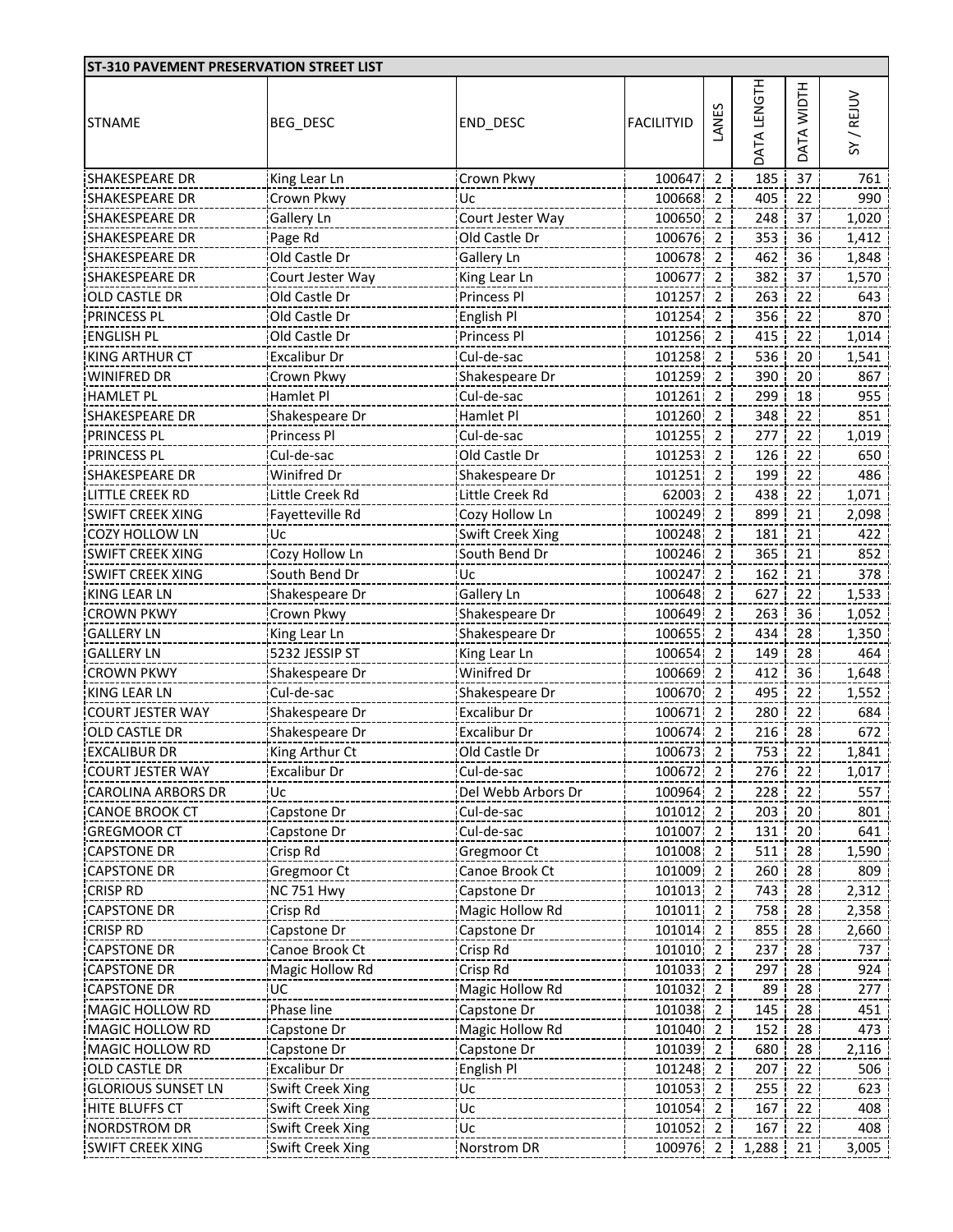| Glorious Sunset Ln<br><b>Hite Bluffs Ct</b><br>101050 2<br>912<br><b>SWIFT CREEK XING</b><br>373<br>22<br>1,715<br><b>SWIFT CREEK XING</b><br>Hite Bluffs Ct<br>Nordstrom Dr<br>101051 2<br>22<br>4,192<br><b>BLOOMSBURY MANOR DR</b><br>Daniels Post Ct<br>Daniels Post Ct<br>101095<br>$\overline{2}$<br>1,030<br>3,433<br>30<br>101092<br><b>DANIELS POST CT</b><br><b>Bloomsbury Manor Dr</b><br>Carolina Arbors Dr<br>2<br>433<br>22<br>1,058<br><b>CAROLINA ARBORS DR</b><br>Henry Mill Pl<br>Caswell Ridge Ln<br>101100<br>$\overline{2}$<br>301<br>22<br>736<br>576<br>1,408<br>CASWELL RIDGE LN<br><b>Bloomsbury Manor Dr</b><br>Carolina Arbors Dr<br>101091<br>$\overline{2}$<br>22<br>101089 2<br>705<br>VIRGINIA CREST WAY<br>Carolina Arbords Dr<br>22<br>1,723<br><b>Bloomsbury Manor Dr</b><br>758<br><b>BURLINGTON MILL CT</b><br><b>Burlington Mill Ct</b><br>101088 2<br>22<br>2,195<br>Cul-de-sac<br>101096 2<br>214<br>30<br>713<br><b>BLOOMSBURY MANOR DR</b><br>Del Webb Arbors Dr<br><b>Burlington Mill Ct</b><br><b>BLOOMSBURY MANOR DR</b><br>101103<br>315<br>30<br>1,050<br><b>Burlington Mill Ct</b><br>Virginia Crest Way<br>$\overline{2}$<br>331<br><b>BLOOMSBURY MANOR DR</b><br>Virginia Crest Way<br>Henry Mill Pl<br>101097<br>$\overline{2}$<br>30<br>1,103 |
|--------------------------------------------------------------------------------------------------------------------------------------------------------------------------------------------------------------------------------------------------------------------------------------------------------------------------------------------------------------------------------------------------------------------------------------------------------------------------------------------------------------------------------------------------------------------------------------------------------------------------------------------------------------------------------------------------------------------------------------------------------------------------------------------------------------------------------------------------------------------------------------------------------------------------------------------------------------------------------------------------------------------------------------------------------------------------------------------------------------------------------------------------------------------------------------------------------------------------------------------------------------------------------------------------|
|                                                                                                                                                                                                                                                                                                                                                                                                                                                                                                                                                                                                                                                                                                                                                                                                                                                                                                                                                                                                                                                                                                                                                                                                                                                                                                  |
|                                                                                                                                                                                                                                                                                                                                                                                                                                                                                                                                                                                                                                                                                                                                                                                                                                                                                                                                                                                                                                                                                                                                                                                                                                                                                                  |
|                                                                                                                                                                                                                                                                                                                                                                                                                                                                                                                                                                                                                                                                                                                                                                                                                                                                                                                                                                                                                                                                                                                                                                                                                                                                                                  |
|                                                                                                                                                                                                                                                                                                                                                                                                                                                                                                                                                                                                                                                                                                                                                                                                                                                                                                                                                                                                                                                                                                                                                                                                                                                                                                  |
|                                                                                                                                                                                                                                                                                                                                                                                                                                                                                                                                                                                                                                                                                                                                                                                                                                                                                                                                                                                                                                                                                                                                                                                                                                                                                                  |
|                                                                                                                                                                                                                                                                                                                                                                                                                                                                                                                                                                                                                                                                                                                                                                                                                                                                                                                                                                                                                                                                                                                                                                                                                                                                                                  |
|                                                                                                                                                                                                                                                                                                                                                                                                                                                                                                                                                                                                                                                                                                                                                                                                                                                                                                                                                                                                                                                                                                                                                                                                                                                                                                  |
|                                                                                                                                                                                                                                                                                                                                                                                                                                                                                                                                                                                                                                                                                                                                                                                                                                                                                                                                                                                                                                                                                                                                                                                                                                                                                                  |
|                                                                                                                                                                                                                                                                                                                                                                                                                                                                                                                                                                                                                                                                                                                                                                                                                                                                                                                                                                                                                                                                                                                                                                                                                                                                                                  |
|                                                                                                                                                                                                                                                                                                                                                                                                                                                                                                                                                                                                                                                                                                                                                                                                                                                                                                                                                                                                                                                                                                                                                                                                                                                                                                  |
|                                                                                                                                                                                                                                                                                                                                                                                                                                                                                                                                                                                                                                                                                                                                                                                                                                                                                                                                                                                                                                                                                                                                                                                                                                                                                                  |
| 306<br><b>BLOOMSBURY MANOR DR</b><br>Caswell Ridge Ln<br>Daniels Post Ct<br>101104<br>$\overline{2}$<br>30<br>1,020                                                                                                                                                                                                                                                                                                                                                                                                                                                                                                                                                                                                                                                                                                                                                                                                                                                                                                                                                                                                                                                                                                                                                                              |
| Cul-de-sac<br>22<br>DANIELS POST CT<br>Daniels Post Ct<br>101094<br>2<br>132<br>665                                                                                                                                                                                                                                                                                                                                                                                                                                                                                                                                                                                                                                                                                                                                                                                                                                                                                                                                                                                                                                                                                                                                                                                                              |
| 114<br>22<br>279<br>CAROLINA ARBORS DR<br>Carolina Arbors Dr<br>Virginia Crest Way<br>101101<br>2                                                                                                                                                                                                                                                                                                                                                                                                                                                                                                                                                                                                                                                                                                                                                                                                                                                                                                                                                                                                                                                                                                                                                                                                |
| 323<br>CAROLINA ARBORS DR<br>Caswell Ridge Ln<br>Daniels Post Ct<br>101102<br>$\overline{2}$<br>22<br>790                                                                                                                                                                                                                                                                                                                                                                                                                                                                                                                                                                                                                                                                                                                                                                                                                                                                                                                                                                                                                                                                                                                                                                                        |
| 228<br>22<br>DANIELS POST CT<br>Carolina Arbors Dr<br>Daniels Post Ct<br>101093 2<br>557                                                                                                                                                                                                                                                                                                                                                                                                                                                                                                                                                                                                                                                                                                                                                                                                                                                                                                                                                                                                                                                                                                                                                                                                         |
| 101090 2<br>660<br>2,053<br><b>HENRY MILL PL</b><br><b>Bloomsbury Manor Dr</b><br>Carolina Arbors Dr<br>28                                                                                                                                                                                                                                                                                                                                                                                                                                                                                                                                                                                                                                                                                                                                                                                                                                                                                                                                                                                                                                                                                                                                                                                       |
| 101098 2<br>306<br>30<br>1,020<br><b>BLOOMSBURY MANOR DR</b><br>Henry Mill Pl<br>Caswell Ridge Ln                                                                                                                                                                                                                                                                                                                                                                                                                                                                                                                                                                                                                                                                                                                                                                                                                                                                                                                                                                                                                                                                                                                                                                                                |
| 101099<br>294<br>22<br>719<br><b>CAROLINA ARBORS DR</b><br>Virginia Crest Way<br>Henry Mill Pl<br>$\overline{2}$                                                                                                                                                                                                                                                                                                                                                                                                                                                                                                                                                                                                                                                                                                                                                                                                                                                                                                                                                                                                                                                                                                                                                                                 |
| 443<br><b>CHURMENT CT</b><br>Cul-de-sac<br><b>Torpoint Rd</b><br>101194<br>$\overline{2}$<br>28<br>1,697                                                                                                                                                                                                                                                                                                                                                                                                                                                                                                                                                                                                                                                                                                                                                                                                                                                                                                                                                                                                                                                                                                                                                                                         |
| 101195<br>139<br><b>CHURMENT CT</b><br><b>Torpoint Rd</b><br>Churment Ct<br>$\overline{2}$<br>28<br>432                                                                                                                                                                                                                                                                                                                                                                                                                                                                                                                                                                                                                                                                                                                                                                                                                                                                                                                                                                                                                                                                                                                                                                                          |
| 179<br>TORPOINT RD<br>Navan Glass Dr<br>101201<br>28<br>557<br>Churment Ct<br>2                                                                                                                                                                                                                                                                                                                                                                                                                                                                                                                                                                                                                                                                                                                                                                                                                                                                                                                                                                                                                                                                                                                                                                                                                  |
| 101199 2<br>251<br><b>TORPOINT RD</b><br>Navan Glass Dr<br>28<br>781<br>Churment Ct                                                                                                                                                                                                                                                                                                                                                                                                                                                                                                                                                                                                                                                                                                                                                                                                                                                                                                                                                                                                                                                                                                                                                                                                              |
| 101198 2<br>89<br>TORPOINT RD<br>28<br>277<br>Newent Ct<br>Navan Glass Dr                                                                                                                                                                                                                                                                                                                                                                                                                                                                                                                                                                                                                                                                                                                                                                                                                                                                                                                                                                                                                                                                                                                                                                                                                        |
| 101239 2<br>579<br>2,120<br><b>CAPSTONE DR</b><br>Cul-de-sac<br>28<br>Capstone Dr                                                                                                                                                                                                                                                                                                                                                                                                                                                                                                                                                                                                                                                                                                                                                                                                                                                                                                                                                                                                                                                                                                                                                                                                                |
| Old Castle Dr<br>Cul-de-sac<br>101335 2<br>185<br>22<br>794<br><b>EXCALIBUR DR</b>                                                                                                                                                                                                                                                                                                                                                                                                                                                                                                                                                                                                                                                                                                                                                                                                                                                                                                                                                                                                                                                                                                                                                                                                               |
| 205<br>22<br>501<br><b>OLD CASTLE DR</b><br>English Pl<br>Old Castle Dr<br>101041 2                                                                                                                                                                                                                                                                                                                                                                                                                                                                                                                                                                                                                                                                                                                                                                                                                                                                                                                                                                                                                                                                                                                                                                                                              |
| 101249<br>299<br>22<br><b>EXCALIBUR DR</b><br>Court Jester Way<br>King Arthur Ct<br>731<br>$\overline{2}$                                                                                                                                                                                                                                                                                                                                                                                                                                                                                                                                                                                                                                                                                                                                                                                                                                                                                                                                                                                                                                                                                                                                                                                        |
| Winifred Dr<br><b>End Of Street</b><br>101250<br>$\overline{2}$<br>172<br>36<br>688<br><b>CROWN PKWY</b>                                                                                                                                                                                                                                                                                                                                                                                                                                                                                                                                                                                                                                                                                                                                                                                                                                                                                                                                                                                                                                                                                                                                                                                         |
| Cul-de-sac<br><b>Bushwood Ct</b><br>101314<br>$\overline{2}$<br>576<br>22<br>1,750<br><b>SEARSTONE CT</b>                                                                                                                                                                                                                                                                                                                                                                                                                                                                                                                                                                                                                                                                                                                                                                                                                                                                                                                                                                                                                                                                                                                                                                                        |
| 193<br>22<br>814<br><b>BUSHWOOD CT</b><br>Cul-de-sac<br>101315<br>$\overline{2}$<br>Searstone Ct                                                                                                                                                                                                                                                                                                                                                                                                                                                                                                                                                                                                                                                                                                                                                                                                                                                                                                                                                                                                                                                                                                                                                                                                 |
| Cook Rd<br>529<br>1,293<br><b>SEARSTONE CT</b><br><b>Bushwood Ct</b><br>101313<br>$\overline{2}$<br>22                                                                                                                                                                                                                                                                                                                                                                                                                                                                                                                                                                                                                                                                                                                                                                                                                                                                                                                                                                                                                                                                                                                                                                                           |
| Mclamb Dr<br>101454<br>$\overline{2}$<br>310<br>19<br>654<br>MCLAMB DR<br>Mclamb Dr                                                                                                                                                                                                                                                                                                                                                                                                                                                                                                                                                                                                                                                                                                                                                                                                                                                                                                                                                                                                                                                                                                                                                                                                              |
| Willowcrest Rd<br>101349 2<br>130<br>28<br>404<br>WILLOWCREST RD<br>Mclamb Dr                                                                                                                                                                                                                                                                                                                                                                                                                                                                                                                                                                                                                                                                                                                                                                                                                                                                                                                                                                                                                                                                                                                                                                                                                    |
| PENINSULA CT<br>Willowcrest Rd<br>Red Robin Rd<br>101389 2<br>312<br>28<br>971                                                                                                                                                                                                                                                                                                                                                                                                                                                                                                                                                                                                                                                                                                                                                                                                                                                                                                                                                                                                                                                                                                                                                                                                                   |
| PENINSULA CT<br>Red Robin Rd<br>Cul-de-sac<br>101390 2<br>331<br>1,348<br>28                                                                                                                                                                                                                                                                                                                                                                                                                                                                                                                                                                                                                                                                                                                                                                                                                                                                                                                                                                                                                                                                                                                                                                                                                     |
| <b>End Of Street</b><br>101391<br><b>RED ROBIN RD</b><br>Peninsula Ct<br>$\overline{2}$<br>301<br>28<br>936                                                                                                                                                                                                                                                                                                                                                                                                                                                                                                                                                                                                                                                                                                                                                                                                                                                                                                                                                                                                                                                                                                                                                                                      |
| Cul-de-sac<br>Shakespeare Dr<br>101499<br>$\overline{2}$<br>18<br><b>HAMLET PL</b><br>147<br>651                                                                                                                                                                                                                                                                                                                                                                                                                                                                                                                                                                                                                                                                                                                                                                                                                                                                                                                                                                                                                                                                                                                                                                                                 |
| 43 ALY<br>Shakespeare Dr<br>Hamlet Pl<br>101590<br>387<br>13<br>559<br>1                                                                                                                                                                                                                                                                                                                                                                                                                                                                                                                                                                                                                                                                                                                                                                                                                                                                                                                                                                                                                                                                                                                                                                                                                         |
| Crown Pkwy<br>101584 1<br>Shakespeare Dr<br>427<br>13<br><b>42 ALY</b><br>617                                                                                                                                                                                                                                                                                                                                                                                                                                                                                                                                                                                                                                                                                                                                                                                                                                                                                                                                                                                                                                                                                                                                                                                                                    |
| Crown Pkwy<br>101596 1<br>180<br>King Lear Ln<br>13<br>260<br>44 ALY                                                                                                                                                                                                                                                                                                                                                                                                                                                                                                                                                                                                                                                                                                                                                                                                                                                                                                                                                                                                                                                                                                                                                                                                                             |
| 1,032<br><b>PUTTERS CT</b><br>Cul-de-sac<br>17882 2<br>307<br>20<br>Poplar St                                                                                                                                                                                                                                                                                                                                                                                                                                                                                                                                                                                                                                                                                                                                                                                                                                                                                                                                                                                                                                                                                                                                                                                                                    |
| Cul-de-sac<br>17884 2<br>Nellora Ln<br>128<br>28<br>717<br>PEMBROOK DR                                                                                                                                                                                                                                                                                                                                                                                                                                                                                                                                                                                                                                                                                                                                                                                                                                                                                                                                                                                                                                                                                                                                                                                                                           |
| 211<br>779<br><b>BYRAM RD</b><br>Nellora Ln<br>Cul-de-sac<br>17906 2<br>18                                                                                                                                                                                                                                                                                                                                                                                                                                                                                                                                                                                                                                                                                                                                                                                                                                                                                                                                                                                                                                                                                                                                                                                                                       |
| 1929 Nellora Ln<br>17907 2<br>824<br>NELLORA LN<br>Byram Rd<br>28<br>2,564                                                                                                                                                                                                                                                                                                                                                                                                                                                                                                                                                                                                                                                                                                                                                                                                                                                                                                                                                                                                                                                                                                                                                                                                                       |
| end of street<br>Nellora Ln<br>17908<br>284<br><b>BYRAM RD</b><br>$\overline{2}$<br>28<br>884                                                                                                                                                                                                                                                                                                                                                                                                                                                                                                                                                                                                                                                                                                                                                                                                                                                                                                                                                                                                                                                                                                                                                                                                    |
| Pembrook Dr<br>Byram Rd<br>17910<br>559<br><b>NELLORALN</b><br>28<br>1,739<br>$\overline{2}$                                                                                                                                                                                                                                                                                                                                                                                                                                                                                                                                                                                                                                                                                                                                                                                                                                                                                                                                                                                                                                                                                                                                                                                                     |
| end of street<br>Pembrook Dr<br><b>NELLORALN</b><br>17911 2<br>294<br>588<br>18                                                                                                                                                                                                                                                                                                                                                                                                                                                                                                                                                                                                                                                                                                                                                                                                                                                                                                                                                                                                                                                                                                                                                                                                                  |
| <b>Bookmark Trl</b><br>Pulitzer Ln<br>101176 2<br><b>CADENCE LN</b><br>455<br>25<br>1,264                                                                                                                                                                                                                                                                                                                                                                                                                                                                                                                                                                                                                                                                                                                                                                                                                                                                                                                                                                                                                                                                                                                                                                                                        |
| Cadence Ln<br>Cul-de-sac<br>101175 2<br>573<br>1,743<br><b>BOOKMARK TRL</b><br>22                                                                                                                                                                                                                                                                                                                                                                                                                                                                                                                                                                                                                                                                                                                                                                                                                                                                                                                                                                                                                                                                                                                                                                                                                |
| <b>CHRONICLE DR</b><br>Chin Page Rd<br><b>Branwell Dr</b><br>101182 2<br>1,411<br>4,390<br>28                                                                                                                                                                                                                                                                                                                                                                                                                                                                                                                                                                                                                                                                                                                                                                                                                                                                                                                                                                                                                                                                                                                                                                                                    |
| Pulitzer Ln<br>101178 2<br>2,853<br><b>BRANWELL DR</b><br>Chronicle Dr<br>1,027<br>25                                                                                                                                                                                                                                                                                                                                                                                                                                                                                                                                                                                                                                                                                                                                                                                                                                                                                                                                                                                                                                                                                                                                                                                                            |
| 101173 1<br>PULITZER LN<br><b>Branwell Dr</b><br>Crown Pkwy<br>387<br>30<br>1,290                                                                                                                                                                                                                                                                                                                                                                                                                                                                                                                                                                                                                                                                                                                                                                                                                                                                                                                                                                                                                                                                                                                                                                                                                |
| <b>BRANWELL DR</b><br>Cadence Ln<br>Crown Pkwy<br>101179 2<br>453<br>25<br>1,258                                                                                                                                                                                                                                                                                                                                                                                                                                                                                                                                                                                                                                                                                                                                                                                                                                                                                                                                                                                                                                                                                                                                                                                                                 |
| Cadence Ln<br><b>BRANWELL DR</b><br>Pulitzer Ln<br>101388 2<br>354<br>25<br>983                                                                                                                                                                                                                                                                                                                                                                                                                                                                                                                                                                                                                                                                                                                                                                                                                                                                                                                                                                                                                                                                                                                                                                                                                  |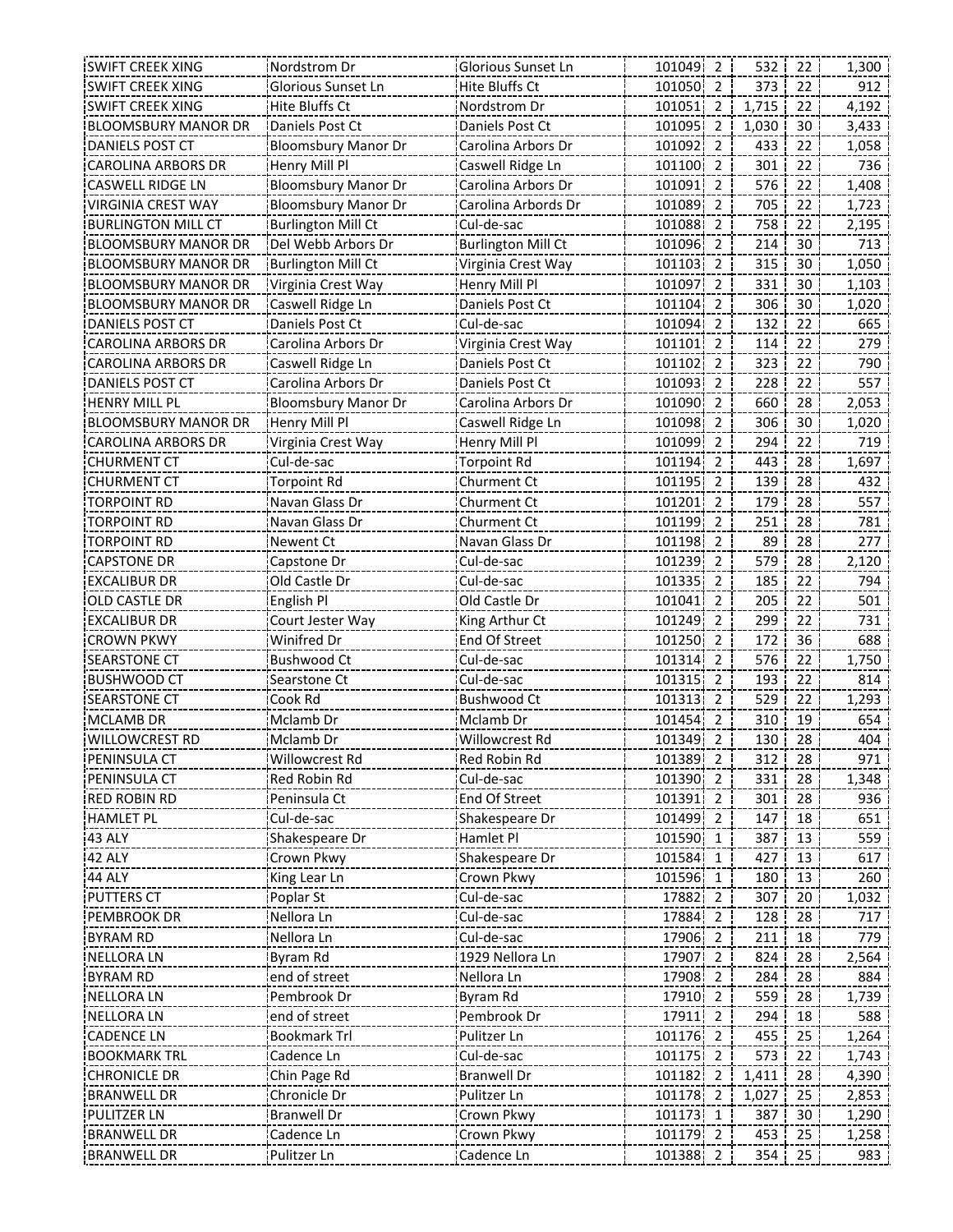| <b>CADENCE LN</b>          | <b>Branwell Dr</b>         | <b>Bookmark Trl</b>        | 101177 2 | 439   | 25 | 1,219 |
|----------------------------|----------------------------|----------------------------|----------|-------|----|-------|
| <b>PULITZER LN</b>         | Cadence Ln                 | <b>Branwell Dr</b>         | 101172 1 | 878   | 30 | 2,927 |
| <b>ANTHOLOGY DR</b>        | Pulitzer Ln                | Cul-de-sac                 | 101188 2 | 617   | 22 | 1,850 |
| PULITZER LN                | Page Rd                    | <b>First Edition Dr</b>    | 101169 2 | 488   | 30 | 1,627 |
| <b>PULITZER LN</b>         | Anthology Dr               | Cadence Ln                 | 101171 2 | 615   | 30 | 2,050 |
| <b>ANTHOLOGY DR</b>        | Uc                         | Pulitzer Ln                | 101174 2 | 166   | 22 | 406   |
| PULITZER LN                | First Edition Dr           | Anthology Dr               | 101170 2 | 332   | 30 | 1,107 |
| <b>CROWN PKWY</b>          | <b>Branwell Dr</b>         | Grown Pkwy                 | 101181 2 | 581   | 37 | 2,389 |
| <b>CROWN PKWY</b>          | Pulitzer Ln                | <b>Branwell Dr</b>         | 101186 2 | 446   | 37 | 1,834 |
| ZANTE CURRANT RD           | So Hi Dr                   | <b>Newent Ct</b>           | 101202 2 | 435   | 28 | 1,353 |
| NEWENT CT                  | Zente Currant Rd           | Newent Ct                  | 101205 2 | 287   | 28 | 893   |
| ZANTE CURRANT RD           | Churment Ct                | Uc                         | 101204 2 | 180   | 28 | 560   |
| ZANTE CURRANT RD           | Newent Ct                  | Churment Ct                | 101203 2 | 412   | 28 | 1,282 |
| <b>CHURMENT CT</b>         | Churment Ct                | Zente Currant Rd           | 101206 2 | 348   | 28 | 1,083 |
| STERLING CHAPEL WAY        | Uc                         | Bella Rose Dr              | 101213 2 | 187   | 28 | 582   |
| <b>BELLA ROSE DR</b>       | Mill Chapel Rd             | <b>Sterling Chapel Way</b> | 101211 2 | 438   | 28 | 1,363 |
| MILL CHAPEL RD             | Bella Rose Dr              | Farrington Mill Rd         | 101208 2 | 985   | 28 | 3,064 |
| <b>BELLA ROSE DR</b>       | Cul-de-sac                 | Bella Rose Dr              | 101210 2 | 171   | 28 | 851   |
| MILL CHAPEL RD             | Barbee Chapel Rd           | <b>Bella Rose Dr</b>       | 101209 2 | 629   | 28 | 1,957 |
| <b>BELLA ROSE DR</b>       | <b>Sterling Chapel Way</b> | Uc                         | 101212 2 | 168   | 28 | 523   |
| <b>CAPSTONE DR</b>         | Salix Dr                   | Capstone Dr                | 101252 2 | 1,018 | 28 | 3,167 |
| LOFTY HEIGHTS DR           | Capstone Dr                | Cul-de-sac                 | 101238 2 | 444   | 28 | 1,700 |
| <b>CAPSTONE DR</b>         | Scott King Rd              | Lofty Heights Dr           | 101236 2 | 1,134 | 28 | 3,528 |
| <b>CAPSTONE DR</b>         | Lofty Heights Dr           | Salix Dr                   | 101237 2 | 266   | 28 | 828   |
| <b>SALIX DR</b>            | Salix Dr                   | Capstone Dr                | 101247 2 | 103   | 28 | 320   |
| <b>WELLWATER AVE</b>       | Wellwater Ave              | Hiddenbrook Dr             | 101393 2 | 339   | 22 | 829   |
| <b>WELLWATER AVE</b>       | Hiddenbrook Dr             | <b>Wellwater Ave</b>       | 101392 2 | 395   | 22 | 966   |
| <b>CALICO CT</b>           | <b>Wellwater Ave</b>       | Cul-de-sac                 | 101407 2 | 279   | 20 | 970   |
| <b>COTTONSEED WAY</b>      | Wellwater Ave              | Cottonseed Way             | 101412 2 | 141   | 28 | 439   |
| <b>WELLWATER AVE</b>       |                            |                            |          | 220   | 22 |       |
|                            | End Of Street              | Cottonseed Way             | 101409 2 |       |    | 538   |
| WELLWATER AVE              | Calico Ct                  | Grape Arbor Way            | 101405 2 | 266   | 22 | 650   |
| WELLWATER AVE              | Wellwater Ave              | End Of Street              | 101406 2 | 190   | 22 | 464   |
| <b>GRAPE ARBOR WAY</b>     | Wellwater Ave              | Welleater Ave              | 101408 2 | 306   | 22 | 748   |
| WELLWATER AVE              | Cottonseed Way             | Grape Arbor Way            | 101410 2 | 159   | 22 | 389   |
| <b>WELLWATER AVE</b>       | <b>Wellwater Ave</b>       | Calico Ct                  | 101404 2 | 108   | 22 | 264   |
| <b>WELLWATER AVE</b>       | Grape Arbor Way            | Wellwater Ave Ph2          | 101411 2 | 422   | 22 | 1,032 |
| <b>STERLING CHAPEL WAY</b> | Shorecrest Rd              | UC                         | 101495 2 | 86    | 28 | 268   |
| <b>BELLA ROSE DR</b>       | Bella Rose Dr              | Cul-de-sac                 | 101493 2 | 77    | 28 | 558   |
| NETTLE RDG                 | <b>Sterling Chapel Way</b> | Uc                         | 101496 2 | 553   | 28 | 1,720 |
| <b>SHORECREST RD</b>       | <b>Sterling Chapel Way</b> | Uc                         | 101497 2 | 167   | 28 | 520   |
| STERLING CHAPEL WAY        | <b>Sterling Chapel Way</b> | Shorecrest Rd              | 101494 2 | 105   | 28 | 327   |
| STERLING CHAPEL WAY        | <b>Sterling Chapel Way</b> | Nettle Rdg                 | 101498 2 | 430   | 28 | 1,338 |
| <b>CORN CRIB CT</b>        | Wellwater Ave              | Cul-de-sac                 | 101508 2 | 226   | 28 | 1,022 |
| <b>WELLWATER AVE</b>       | Corn Crib Ct               | <b>Wellwater Ave</b>       | 101507 2 | 44    | 22 | 108   |
| WELLWATER AVE              | Wellwater Ave              | Corn Crib Ct               | 101506 2 | 485   | 22 | 1,186 |
| <b>ARUNDEL ST</b>          | Prospect Pkwy              | Cul-de-sac                 | 101526 2 | 455   | 18 | 1,267 |
| <b>HOOD ST</b>             | Walker St                  | E Ramseur St               | 56241 2  | 635   | 30 | 2,117 |
| HOOD ST                    | E Main St                  | Walker St                  | 56186 2  | 240   | 30 | 800   |
| S ROXBORO ST               | GREENVIEW DR               | EAGLE RIDGE CT             | 60435 4  | 251   | 46 | 1,283 |
| S ROXBORO ST               | <b>EAGLE RIDGE CT</b>      | OAKBROOK DR                | 60502 4  | 667   | 46 | 3,409 |
| <b>S ROXBORO ST</b>        | VISTAWOOD WY               | <b>GREENVIEW DR</b>        | 60409 4  | 767   | 46 | 3,920 |
| <b>S ROXBORO ST</b>        | <b>CARLTON CROSSING DR</b> | <b>GAITHERS POINTE DR</b>  | 59855 4  | 692   | 65 | 4,998 |
| S ROXBORO ST               | <b>GAITHERS POINTE DR</b>  | <b>LINDEN OAKS AV</b>      | 59942 4  | 724   | 46 | 3,700 |
| <b>S ROXBORO ST</b>        | <b>KETTERING DR</b>        | <b>VALLEY RIDGE DR</b>     | 60180 4  | 483   | 46 | 2,469 |
| S ROXBORO ST               | <b>CARLTON CROSSING DR</b> | KETTERING DR               | 60106 4  | 493   | 46 | 2,520 |
| S ROXBORO ST               | <b>BLAKEFORD DR</b>        | VISTAWOOD WY               | 60326 5  | 325   | 58 | 2,094 |
|                            |                            |                            |          |       |    |       |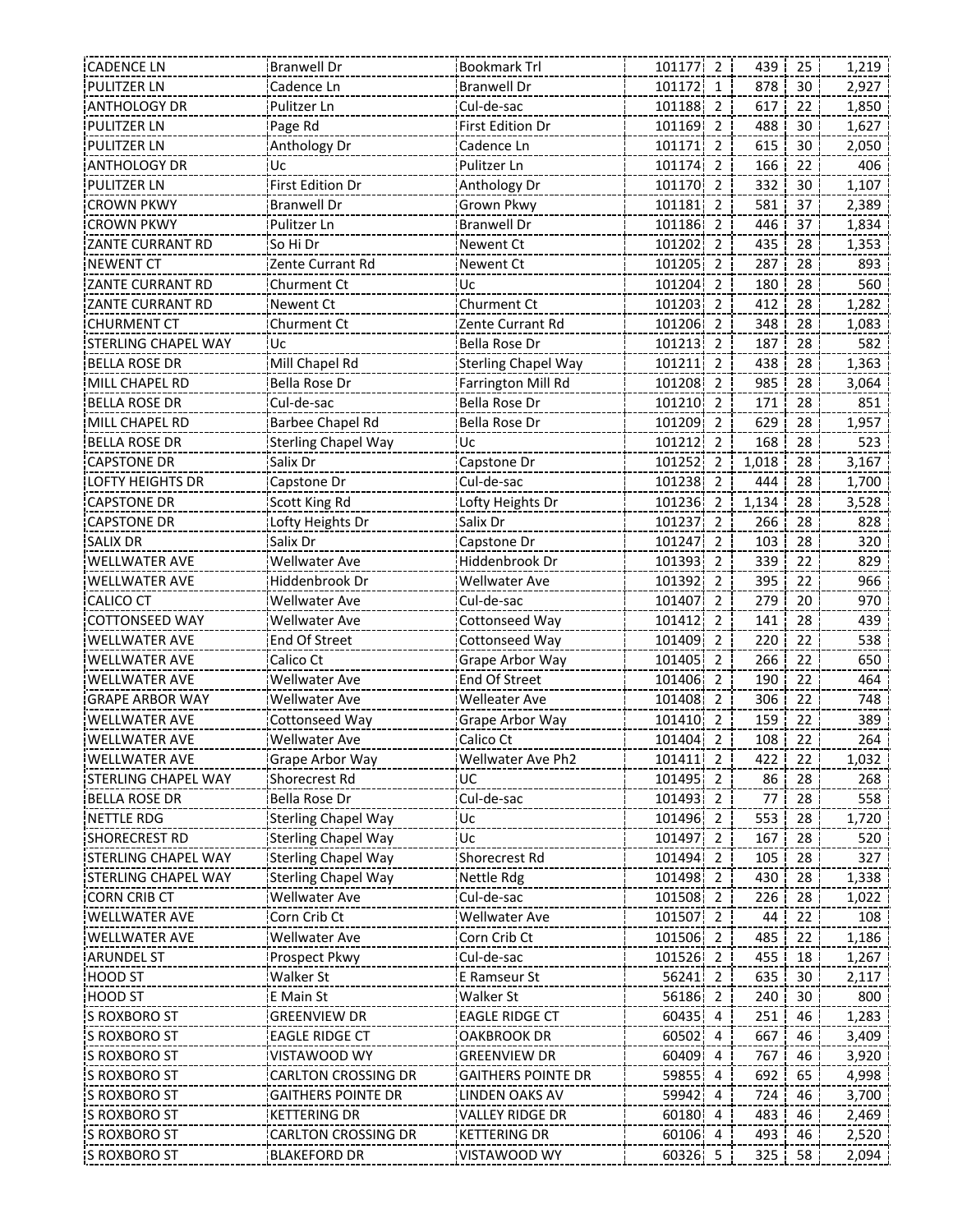| <b>S ROXBORO ST</b>     | LINDEN OAKS AV             | <b>CARLTON CROSSING DR</b> | 59974 4  |                | 910   | 46 | 4,651 |
|-------------------------|----------------------------|----------------------------|----------|----------------|-------|----|-------|
| <b>S ROXBORO ST</b>     | <b>THAXTON PL</b>          | <b>CARLTON CROSSING DR</b> | 64655 4  |                | 730   | 65 | 5,272 |
| S ROXBORO ST            | Ramblewood Ave             | Thaxton Pl                 | 100543 4 |                | 1,063 | 65 | 7,677 |
| S ROXBORO ST            | Martin Luther King Jr Pkwy | Grey Elm Trl               | 100544   | 4              | 916   | 65 | 6,616 |
| S ROXBORO ST            | VALLEY RIDGE DR            | <b>BLAKEFORD DR</b>        | 60284 4  |                | 867   | 46 | 4,431 |
| S ROXBORO ST            | SHADY CREEK DR             | HOPE VALLEY RD             | 60683    | $\overline{4}$ | 735   | 46 | 3,757 |
| S ROXBORO ST            | OAKBROOK DR                | <b>HEATHERWOOD LN</b>      | 60580 4  |                | 1,205 | 46 | 6,159 |
| S ROXBORO ST            | HEATHERWOOD LN             | Shady Creek Dr             | 60636 4  |                | 1,219 | 46 | 6,230 |
| <b>S ROXBORO ST</b>     | Grey Elm Trl               | Ramblewood Ave             | 100545 4 |                | 581   | 65 | 4,196 |
| <b>OLD WELL ST</b>      | CANDLEWOOD PL              | OLD ORCHARD AV             | 51437 2  |                | 393   | 29 | 1,266 |
| <b>OLD WELL ST</b>      | <b>OLD BARN AV</b>         | <b>WHEAT MILL RD</b>       | 51409 2  |                | 392   | 29 | 1,263 |
| <b>WHIPPOORWILL ST</b>  | Seven Oaks Rd              | Fieldstone Pl              | 51489 2  |                | 508   | 29 | 1,637 |
| <b>SADDLE RIDGE AVE</b> | OLD WELL ST                | <b>WHIPPOORWILL ST</b>     | 51421    | $\overline{2}$ | 971   | 29 | 3,129 |
| <b>OLD WELL ST</b>      | OLD ORCHARD AV             | SADDLE RIDGE AV            | 51423 2  |                | 323   | 29 | 1,041 |
| <b>TRALEA DR</b>        | <b>Bonsell Pl</b>          | Arlington St               | 59014 2  |                | 248   | 28 | 772   |
| E RAMSEUR ST            | S DILLARD ST               | S ELIZABETH ST             | 56147 2  |                | 241   | 48 | 1,285 |
|                         |                            |                            | 51385 2  |                | 427   | 29 |       |
| WHIPPOORWILL ST         | Wheat Mill Rd              | Red Carriage Av            |          |                |       |    | 1,376 |
| <b>ARLINGTON ST</b>     | TIMOTHY AV                 | <b>TRIDENT PL</b>          | 58953 2  |                | 326   | 28 | 1,014 |
| <b>OLD WELL ST</b>      | SADDLE RIDGE AV            | <b>OLD BARN AV</b>         | 51422 2  |                | 440   | 29 | 1,418 |
| <b>OLD WELL ST</b>      | <b>RED CARRIAGE AV</b>     | <b>RIPPLING STREAM RD</b>  | 51389 2  |                | 372   | 29 | 1,199 |
| <b>FOUR SEASONS DR</b>  | <b>TIMOTHY AV</b>          | <b>MIRANDO PL</b>          | 58982 2  |                | 280   | 28 | 871   |
| RIPPLING STREAM RD      | OLD WELL ST                | <b>OLD HARNESS PL</b>      | 51365 2  |                | 1,056 | 29 | 3,403 |
| <b>E MAIN ST</b>        | HOOD ST                    | N ELIZABETH ST             | 56194 3  |                | 184   | 42 | 859   |
| TRALEA DR               | Arlington St               | Fayetteville st            | 58995 2  |                | 196   | 28 | 610   |
| WHIPPOORWILL ST         | Red Carriage Av            | <b>Hedgerow Pl</b>         | 51355 2  |                | 552   | 29 | 1,779 |
| <b>WHIPPOORWILL ST</b>  | Old Orchard Av             | Saddle Ridge Av            | 51427 2  |                | 438   | 29 | 1,411 |
| <b>E RAMSEUR ST</b>     | S Elizabeth St             | Hood St                    | 56242 2  |                | 328   | 48 | 1,749 |
| RIPPLING STREAM RD      | PEPPERCORN ST              | OLD WELL ST                | 51377 2  |                | 335   | 29 | 1,079 |
| <b>SEVEN OAKS RD</b>    | PEPPERCORN ST              | OLD WELL ST                | 51476 2  |                | 409   | 30 | 1,363 |
| S ELIZABETH ST          | E Main St                  | E Ramseur St               | 56123 2  |                | 693   | 30 | 2,310 |
| <b>ARLINGTON ST</b>     | TRIDENT PL                 | <b>TRALEA DR</b>           | 58996 2  |                | 573   | 28 | 1,783 |
| <b>PARTRIDGE ST</b>     | <b>SEVEN OAKS RD</b>       | RIPPLING STREAM RD         | 51439 2  |                | 1,986 | 29 | 6,399 |
| <b>PEPPERCORN ST</b>    | SHADY BLUFF ST             | RIPPLING STREAM RD         | 51403 2  |                | 447   | 29 | 1,440 |
| <b>WHIPPOORWILL ST</b>  | SADDLE RIDGE AV            | <b>OLD BARN AV</b>         | 51420 2  |                | 568   | 29 | 1,830 |
| <b>E RAMSEUR ST</b>     | <b>HOOD ST</b>             | <b>NEWMAN ST</b>           | 56322 2  |                | 248   | 34 | 937   |
| <b>TIMOTHY AVE</b>      | <b>ARLINGTON ST</b>        | <b>FACADE ST</b>           | 58940 2  |                | 882   | 28 | 2,744 |
| FOUR SEASONS DR         | MIRANDO PL                 | DAUPHINE PL                | 59002 2  |                | 409   | 28 | 1,272 |
| <b>TIMOTHY AVE</b>      | <b>FAYETTEVILLE ST</b>     | <b>ARLINGTON ST</b>        | 58931 2  |                | 155   | 28 | 482   |
| <b>WHEAT MILL RD</b>    | OLD WELL ST                | WHIPPOORWILL ST            | 51400 2  |                | 1,246 | 29 | 4,015 |
| <b>OLD ORCHARD AVE</b>  | OLD WELL ST                | WHIPPOORWILL ST            | 51428 2  |                | 710   | 29 | 2,288 |
| <b>E CARVER ST</b>      | COMMONS BV                 | <b>MERIWETHER DR</b>       | 52307 2  |                | 1,210 | 34 | 4,571 |
| E MAIN ST               | S ELIZABETH ST             | Hood St                    | 56156 3  |                | 383   | 42 | 1,787 |
| MIRANDO PL              | Four Seasons Dr            | Cul-de-sac                 | 58981 2  |                | 370   | 28 | 1,470 |
| <b>E MAIN ST</b>        | N ROXBORO ST               | N QUEEN ST                 | 55896 2  |                | 560   | 40 | 2,489 |
| <b>E MAIN ST</b>        | N QUEEN ST                 | N DILLARD ST               | 55989 2  |                | 426   | 40 | 1,893 |
|                         |                            |                            |          |                |       |    |       |
| <b>BRIDLE PL</b>        | Red Carriage Ave           | Cul-de-sac                 | 51363 2  |                | 263   | 29 | 1,162 |
| <b>PEPPERCORN ST</b>    | <b>SEVEN OAKS RD</b>       | <b>SHADY BLUFF ST</b>      | 51464 2  |                | 2,103 | 29 | 6,776 |
| <b>SEVEN OAKS RD</b>    | <b>SHADY BLUFF ST</b>      | PEPPERCORN ST              | 51465 2  |                | 443   | 30 | 1,477 |
| <b>E MAIN ST</b>        | N DILLARD ST               | <b>COMMERCE ST</b>         | 56088 3  |                | 629   | 42 | 2,935 |
| <b>FOUR SEASONS DR</b>  | Tralea Dr                  | Cul-de-sac                 | 59090 2  |                | 485   | 28 | 1,827 |
| OLD HARNESS PL          | RIPPLING STREAM RD         | Cul-de-sac                 | 51337 2  |                | 314   | 29 | 1,326 |
| <b>BONSELL PL</b>       | Cul-de-sac                 | Tralea Dr                  | 59015 2  |                | 414   | 28 | 1,607 |
| <b>WHEAT MILL RD</b>    | Wheat Mill Rd              | Cul-de-sac                 | 51384 2  |                | 289   | 29 | 1,246 |
| <b>HEDGEROW PL</b>      | Whippoorwill St            | Cul-de-sac                 | 51329 2  |                | 345   | 29 | 1,426 |
| TRIDENT PL              | Cul-de-sac                 | Arlington St               | 58980 2  |                | 385   | 28 | 1,516 |
| <b>E CARVER ST</b>      | Meriwether Dr              | Danube Ln                  | 52177 2  |                | 1,326 | 34 | 5,009 |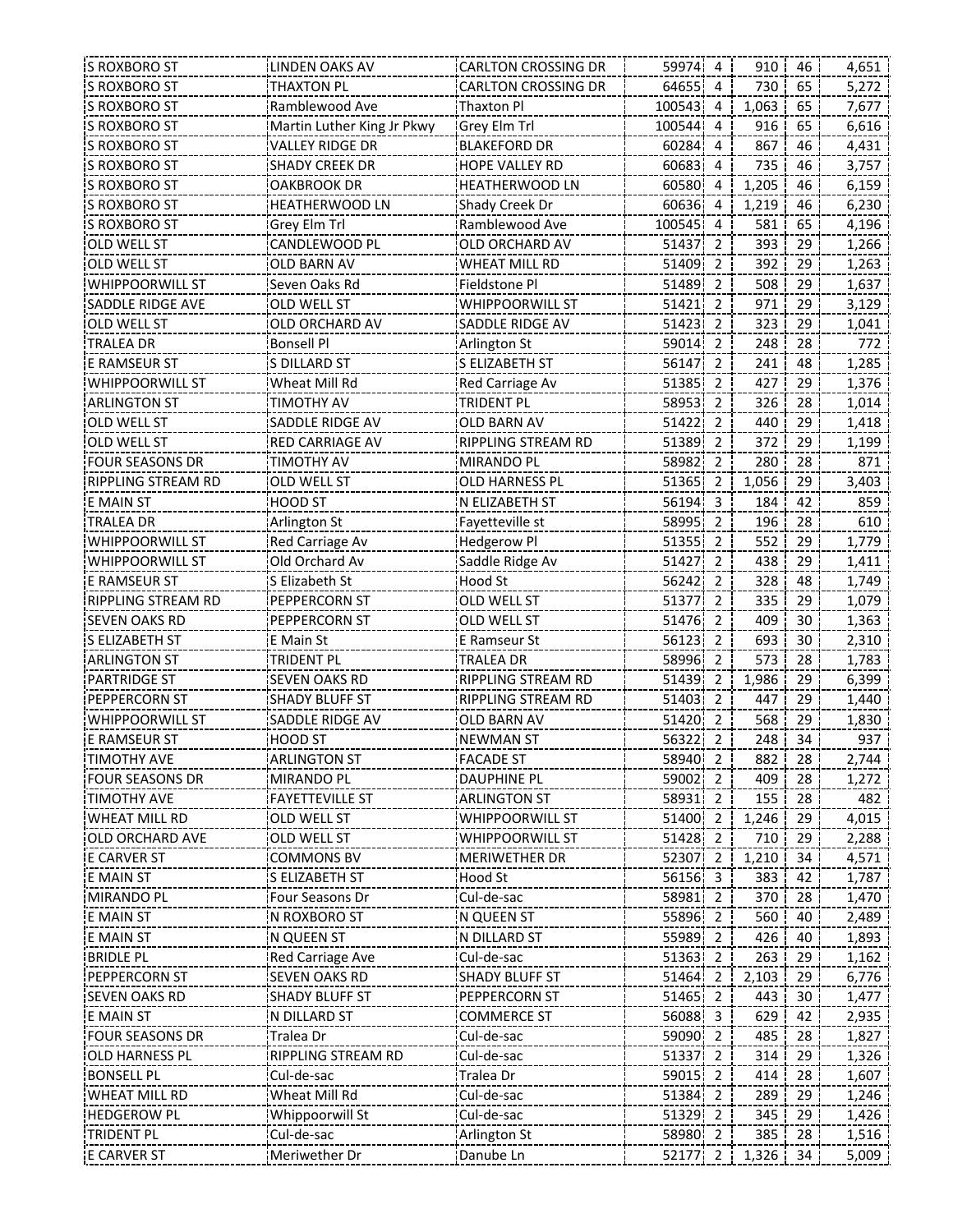| 51440 2<br>912 30<br><b>SEVEN OAKS RD</b><br><b>PARTRIDGE ST</b><br><b>SHADY BLUFF ST</b><br>51456 2<br>382<br>30<br>1,273<br>614<br>29<br><b>BRIDLE PL</b><br>51366 2<br>1,978<br><b>RED CARRIAGE AVE</b><br>WHIPPOORWILL ST<br>1,904<br><b>RIPPLING STREAM RD</b><br>IN ROXBORO ST<br>51405 2<br>29<br>OLD FARM RD<br>6,135<br>Cul-de-sac<br><b>DAUPHINE PL</b><br>428<br>Four Seasons Dr<br>59001<br>2<br>31<br>1,781<br><b>Bonsell Pl</b><br>440<br>28<br>TRALEA DR<br>Four Seasons Dr<br>59063 2<br>1,369<br><b>FOUR SEASONS DR</b><br>TRALEA DR<br>59064 2<br>947<br>28<br>2,946<br>DAUPHINE PL<br>29<br>709<br>RIPPLING STREAM RD<br>PARTRIDGE ST<br>PEPPERCORN ST<br>51386 2<br>220<br><b>SEVEN OAKS RD</b><br>51433 3<br>530<br>32<br>1,884<br>N ROXBORO ST<br>OLD FARM RD<br>51388 2<br>761<br>2,452<br><b>RED CARRIAGE AVE</b><br>OLD WELL ST<br><b>BRIDLE PL</b><br>29<br><b>SHADY BLUFF ST</b><br><b>SEVEN OAKS RD</b><br>PEPPERCORN ST<br>51455 2<br>1,937<br>29<br>6,241<br>456<br><b>RED CARRIAGE AV</b><br>51401 2<br>29<br>OLD WELL ST<br><b>WHEAT MILL RD</b><br>1,469<br><b>WHIPPOORWILL ST</b><br>$\overline{2}$<br>534<br>29<br>OLD BARN AV<br>WHEAT MILL RD<br>51407<br>1,721<br>OLD BARN AVE<br>51408 2<br>1,179<br>29<br>3,799<br>OLD WELL ST<br>WHIPPOORWILL ST<br>CANDLEWOOD PL<br>Cul-de-sac<br>51438 2<br>132<br>29<br>740<br>OLD WELL ST<br>51462 2<br>875<br>29<br>2,819<br><b>WHIPPOORWILL ST</b><br>Fieldstone Pl<br>Old Orchard Av<br>161<br>29<br>519<br><b>OLD WELL ST</b><br><b>DEAD END</b><br><b>SEVEN OAKS RD</b><br>51485 2<br><b>SEVEN OAKS RD</b><br>WHIPPOORWILL ST<br>51490 2<br>445<br>30<br>1,483<br>OLD WELL ST<br>537<br>51501 2<br>161<br><b>SEVEN OAKS RD</b><br><b>WHIPPOORWILL ST</b><br><b>DEAD END</b><br>30<br>end of street<br>58941 2<br>333<br>1,036<br><b>Timothy Ave</b><br>28<br>51475 2<br>688<br>29<br><b>OLD WELL ST</b><br><b>SEVEN OAKS RD</b><br>CANDLEWOOD PL<br>2,217<br>52336 2<br>561<br><b>E CARVER ST</b><br><b>BEN FRANKLIN BV</b><br>COMMONS BV<br>34<br>2,119<br><b>E CARVER ST</b><br><b>PATRICK HENRY DR</b><br><b>BEN FRANKLIN BV</b><br>52379 4<br>393<br>1,965<br>45<br>WHIPPOORWILL ST<br>140<br>754<br><b>FIELDSTONE PL</b><br>Cul-de-sac<br>51463 2<br>28<br>51330 2<br>606<br>29<br>1,953<br>RIPPLING STREAM RD<br>OLD HARNESS PL<br><b>HEDGEROW PL</b><br>PATRICK HENRY D<br>$2725 - 4$<br>465<br>45<br>2,325<br><b>E CARVER ST</b><br>N ROXBORO ST<br>187<br><b>E MAIN ST</b><br><b>COMMERCE ST</b><br>S ELIZABETH ST<br>56100 2<br>40<br>42<br>355<br><b>HIGHGATE DR</b><br><b>TOUCHSTONE DR</b><br>61636 2<br>34<br>1,341<br><b>AUDUBON LAKE DR</b><br>287<br><b>TOUCHSTONE DR</b><br>61633 2<br>34<br><b>HIGHGATE DR</b><br>SOUTHPARK DR<br>1,084<br>486<br><b>HIGHGATE DR</b><br><b>SOUTHPARK DR</b><br><b>HARRIER CT</b><br>61668<br>2<br>34<br>1,836<br>791<br>27<br><b>ASHE ST</b><br><b>CODY ST</b><br><b>BINGHAM ST</b><br>57093 2<br>2,373<br>PETERSBURG PL<br>386<br>1,285<br>GREYSON DR<br>Cul-de-sac<br>55661 2<br>22<br>525<br>GRANDVIEW DR<br><b>WETHERBURN PL</b><br>GREYSON DR<br>55665 2<br>28<br>1,633<br><b>RENAISSANCE PKWY</b><br>62952 5<br>2,329<br>68<br>17,597<br>Rolando Dr<br>Country Ln<br>55590 2<br>836<br><b>THEBES PL</b><br><b>GREYSON DR</b><br>Cul-de-sac<br>202<br>22<br>755<br><b>GREYSON DR</b><br>55677 2<br><b>NEWLAND PL</b><br>Cul-de-sac<br>169<br>22<br><b>HART ST</b><br><b>HARVARD AV</b><br>56984 2<br>541<br>30<br>1,803<br>'S GUTHRIE AVE<br><b>GREYSON DR</b><br><b>GRANDVIEW DR</b><br>55534<br>347<br><b>FREEMAN RD</b><br>2<br>28<br>1,080<br>55848<br>457<br>28<br>1,422<br><b>GREYSON DR</b><br>PINEBURR PL<br>GRANDVIEW DR<br>2<br>55931 2<br><b>PENN DR</b><br>PINEBURR PL<br>384<br>28<br>1,195<br><b>GREYSON DR</b><br>Cul-de-sac<br>55664 2<br>467<br><b>WETHERBURN PL</b><br>GRANDVIEW DR<br>22<br>1,483<br><b>PINE BARK TRL</b><br><b>SHADY OAK TR</b><br><b>CREEK WOOD TR</b><br>57919 2<br>205<br>28<br>638<br>56955 2<br><b>ASHE ST</b><br><b>CLAY ST</b><br><b>S DRIVER ST</b><br>617<br>30<br>2,057<br><b>MAYMOUNT CT</b><br>101998 2<br>254<br>790<br><b>MAYMONT DR</b><br><b>PENN DR</b><br>28<br>Cul-de-sac<br>55892 2<br>435<br>Grandview Dr<br>22<br>1,405<br>Cul-de-sac<br>55990<br>ICHIPLEY CT<br>Penn Dr<br>2<br>170<br>22<br>757<br>Cul-de-sac<br>IMAYMOUNT CT<br>PENN DR<br>55975.<br>2<br>173<br>28<br>857<br><b>CHIPLEY CT</b><br>55991 2<br>443<br>1,378<br><b>GREYSON DR</b><br>28<br>55994 2<br>28<br>PENN DR<br>CHIPLEY CT<br><b>MAYMOUNT CT</b><br>412<br>1,282<br>55849 2<br>22<br><b>PINEBURR PL</b><br>Cul-de-sac<br>Greyson Dr<br>153<br>716<br><b>GRANDVIEW DR</b><br><b>BENTWOOD PL</b><br>THORNWOOD DR<br>55808 2<br>227<br>28<br>706<br>505<br><b>GRANDVIEW DR</b><br><b>THORNWOOD DR</b><br><b>WETHERBURN PL</b><br>55780 2<br>28<br>1,571<br><b>HARVARD AV</b><br>56994 2<br>401<br>27<br><b>S DRIVER ST</b><br>1,203<br>27<br><b>ASHE ST</b><br>S GUTHRIE AV<br>56999 2<br>99<br>297<br><b>HARVARD AV</b><br><b>CLAY ST</b><br>56897<br>$\overline{2}$<br>261<br>30<br><b>ASHE ST</b><br>S MAPLE ST<br>870<br>ASHE ST<br>S GUTHRIE AV<br>S BRIGGS AV<br>57015 2<br>287<br>27<br>861 | <b>SEVEN OAKS RD</b> | OLD FARM RD | <b>PARTRIDGE ST</b> |  |  | 3,040 |
|-----------------------------------------------------------------------------------------------------------------------------------------------------------------------------------------------------------------------------------------------------------------------------------------------------------------------------------------------------------------------------------------------------------------------------------------------------------------------------------------------------------------------------------------------------------------------------------------------------------------------------------------------------------------------------------------------------------------------------------------------------------------------------------------------------------------------------------------------------------------------------------------------------------------------------------------------------------------------------------------------------------------------------------------------------------------------------------------------------------------------------------------------------------------------------------------------------------------------------------------------------------------------------------------------------------------------------------------------------------------------------------------------------------------------------------------------------------------------------------------------------------------------------------------------------------------------------------------------------------------------------------------------------------------------------------------------------------------------------------------------------------------------------------------------------------------------------------------------------------------------------------------------------------------------------------------------------------------------------------------------------------------------------------------------------------------------------------------------------------------------------------------------------------------------------------------------------------------------------------------------------------------------------------------------------------------------------------------------------------------------------------------------------------------------------------------------------------------------------------------------------------------------------------------------------------------------------------------------------------------------------------------------------------------------------------------------------------------------------------------------------------------------------------------------------------------------------------------------------------------------------------------------------------------------------------------------------------------------------------------------------------------------------------------------------------------------------------------------------------------------------------------------------------------------------------------------------------------------------------------------------------------------------------------------------------------------------------------------------------------------------------------------------------------------------------------------------------------------------------------------------------------------------------------------------------------------------------------------------------------------------------------------------------------------------------------------------------------------------------------------------------------------------------------------------------------------------------------------------------------------------------------------------------------------------------------------------------------------------------------------------------------------------------------------------------------------------------------------------------------------------------------------------------------------------------------------------------------------------------------------------------------------------------------------------------------------------------------------------------------------------------------------------------------------------------------------------------------------------------------------------------------------------------------------------------------------------------------------------------------------------------------------------------------------------------------------------------------------------------------------------------------------------------------------------------------------------------------------------------------------------------------------------------------------------------------------------------------------------------------------------------------------------------------------------------------------------------------------------------------------------------------------------------------------------|----------------------|-------------|---------------------|--|--|-------|
|                                                                                                                                                                                                                                                                                                                                                                                                                                                                                                                                                                                                                                                                                                                                                                                                                                                                                                                                                                                                                                                                                                                                                                                                                                                                                                                                                                                                                                                                                                                                                                                                                                                                                                                                                                                                                                                                                                                                                                                                                                                                                                                                                                                                                                                                                                                                                                                                                                                                                                                                                                                                                                                                                                                                                                                                                                                                                                                                                                                                                                                                                                                                                                                                                                                                                                                                                                                                                                                                                                                                                                                                                                                                                                                                                                                                                                                                                                                                                                                                                                                                                                                                                                                                                                                                                                                                                                                                                                                                                                                                                                                                                                                                                                                                                                                                                                                                                                                                                                                                                                                                                                                                                                             |                      |             |                     |  |  |       |
|                                                                                                                                                                                                                                                                                                                                                                                                                                                                                                                                                                                                                                                                                                                                                                                                                                                                                                                                                                                                                                                                                                                                                                                                                                                                                                                                                                                                                                                                                                                                                                                                                                                                                                                                                                                                                                                                                                                                                                                                                                                                                                                                                                                                                                                                                                                                                                                                                                                                                                                                                                                                                                                                                                                                                                                                                                                                                                                                                                                                                                                                                                                                                                                                                                                                                                                                                                                                                                                                                                                                                                                                                                                                                                                                                                                                                                                                                                                                                                                                                                                                                                                                                                                                                                                                                                                                                                                                                                                                                                                                                                                                                                                                                                                                                                                                                                                                                                                                                                                                                                                                                                                                                                             |                      |             |                     |  |  |       |
|                                                                                                                                                                                                                                                                                                                                                                                                                                                                                                                                                                                                                                                                                                                                                                                                                                                                                                                                                                                                                                                                                                                                                                                                                                                                                                                                                                                                                                                                                                                                                                                                                                                                                                                                                                                                                                                                                                                                                                                                                                                                                                                                                                                                                                                                                                                                                                                                                                                                                                                                                                                                                                                                                                                                                                                                                                                                                                                                                                                                                                                                                                                                                                                                                                                                                                                                                                                                                                                                                                                                                                                                                                                                                                                                                                                                                                                                                                                                                                                                                                                                                                                                                                                                                                                                                                                                                                                                                                                                                                                                                                                                                                                                                                                                                                                                                                                                                                                                                                                                                                                                                                                                                                             |                      |             |                     |  |  |       |
|                                                                                                                                                                                                                                                                                                                                                                                                                                                                                                                                                                                                                                                                                                                                                                                                                                                                                                                                                                                                                                                                                                                                                                                                                                                                                                                                                                                                                                                                                                                                                                                                                                                                                                                                                                                                                                                                                                                                                                                                                                                                                                                                                                                                                                                                                                                                                                                                                                                                                                                                                                                                                                                                                                                                                                                                                                                                                                                                                                                                                                                                                                                                                                                                                                                                                                                                                                                                                                                                                                                                                                                                                                                                                                                                                                                                                                                                                                                                                                                                                                                                                                                                                                                                                                                                                                                                                                                                                                                                                                                                                                                                                                                                                                                                                                                                                                                                                                                                                                                                                                                                                                                                                                             |                      |             |                     |  |  |       |
|                                                                                                                                                                                                                                                                                                                                                                                                                                                                                                                                                                                                                                                                                                                                                                                                                                                                                                                                                                                                                                                                                                                                                                                                                                                                                                                                                                                                                                                                                                                                                                                                                                                                                                                                                                                                                                                                                                                                                                                                                                                                                                                                                                                                                                                                                                                                                                                                                                                                                                                                                                                                                                                                                                                                                                                                                                                                                                                                                                                                                                                                                                                                                                                                                                                                                                                                                                                                                                                                                                                                                                                                                                                                                                                                                                                                                                                                                                                                                                                                                                                                                                                                                                                                                                                                                                                                                                                                                                                                                                                                                                                                                                                                                                                                                                                                                                                                                                                                                                                                                                                                                                                                                                             |                      |             |                     |  |  |       |
|                                                                                                                                                                                                                                                                                                                                                                                                                                                                                                                                                                                                                                                                                                                                                                                                                                                                                                                                                                                                                                                                                                                                                                                                                                                                                                                                                                                                                                                                                                                                                                                                                                                                                                                                                                                                                                                                                                                                                                                                                                                                                                                                                                                                                                                                                                                                                                                                                                                                                                                                                                                                                                                                                                                                                                                                                                                                                                                                                                                                                                                                                                                                                                                                                                                                                                                                                                                                                                                                                                                                                                                                                                                                                                                                                                                                                                                                                                                                                                                                                                                                                                                                                                                                                                                                                                                                                                                                                                                                                                                                                                                                                                                                                                                                                                                                                                                                                                                                                                                                                                                                                                                                                                             |                      |             |                     |  |  |       |
|                                                                                                                                                                                                                                                                                                                                                                                                                                                                                                                                                                                                                                                                                                                                                                                                                                                                                                                                                                                                                                                                                                                                                                                                                                                                                                                                                                                                                                                                                                                                                                                                                                                                                                                                                                                                                                                                                                                                                                                                                                                                                                                                                                                                                                                                                                                                                                                                                                                                                                                                                                                                                                                                                                                                                                                                                                                                                                                                                                                                                                                                                                                                                                                                                                                                                                                                                                                                                                                                                                                                                                                                                                                                                                                                                                                                                                                                                                                                                                                                                                                                                                                                                                                                                                                                                                                                                                                                                                                                                                                                                                                                                                                                                                                                                                                                                                                                                                                                                                                                                                                                                                                                                                             |                      |             |                     |  |  |       |
|                                                                                                                                                                                                                                                                                                                                                                                                                                                                                                                                                                                                                                                                                                                                                                                                                                                                                                                                                                                                                                                                                                                                                                                                                                                                                                                                                                                                                                                                                                                                                                                                                                                                                                                                                                                                                                                                                                                                                                                                                                                                                                                                                                                                                                                                                                                                                                                                                                                                                                                                                                                                                                                                                                                                                                                                                                                                                                                                                                                                                                                                                                                                                                                                                                                                                                                                                                                                                                                                                                                                                                                                                                                                                                                                                                                                                                                                                                                                                                                                                                                                                                                                                                                                                                                                                                                                                                                                                                                                                                                                                                                                                                                                                                                                                                                                                                                                                                                                                                                                                                                                                                                                                                             |                      |             |                     |  |  |       |
|                                                                                                                                                                                                                                                                                                                                                                                                                                                                                                                                                                                                                                                                                                                                                                                                                                                                                                                                                                                                                                                                                                                                                                                                                                                                                                                                                                                                                                                                                                                                                                                                                                                                                                                                                                                                                                                                                                                                                                                                                                                                                                                                                                                                                                                                                                                                                                                                                                                                                                                                                                                                                                                                                                                                                                                                                                                                                                                                                                                                                                                                                                                                                                                                                                                                                                                                                                                                                                                                                                                                                                                                                                                                                                                                                                                                                                                                                                                                                                                                                                                                                                                                                                                                                                                                                                                                                                                                                                                                                                                                                                                                                                                                                                                                                                                                                                                                                                                                                                                                                                                                                                                                                                             |                      |             |                     |  |  |       |
|                                                                                                                                                                                                                                                                                                                                                                                                                                                                                                                                                                                                                                                                                                                                                                                                                                                                                                                                                                                                                                                                                                                                                                                                                                                                                                                                                                                                                                                                                                                                                                                                                                                                                                                                                                                                                                                                                                                                                                                                                                                                                                                                                                                                                                                                                                                                                                                                                                                                                                                                                                                                                                                                                                                                                                                                                                                                                                                                                                                                                                                                                                                                                                                                                                                                                                                                                                                                                                                                                                                                                                                                                                                                                                                                                                                                                                                                                                                                                                                                                                                                                                                                                                                                                                                                                                                                                                                                                                                                                                                                                                                                                                                                                                                                                                                                                                                                                                                                                                                                                                                                                                                                                                             |                      |             |                     |  |  |       |
|                                                                                                                                                                                                                                                                                                                                                                                                                                                                                                                                                                                                                                                                                                                                                                                                                                                                                                                                                                                                                                                                                                                                                                                                                                                                                                                                                                                                                                                                                                                                                                                                                                                                                                                                                                                                                                                                                                                                                                                                                                                                                                                                                                                                                                                                                                                                                                                                                                                                                                                                                                                                                                                                                                                                                                                                                                                                                                                                                                                                                                                                                                                                                                                                                                                                                                                                                                                                                                                                                                                                                                                                                                                                                                                                                                                                                                                                                                                                                                                                                                                                                                                                                                                                                                                                                                                                                                                                                                                                                                                                                                                                                                                                                                                                                                                                                                                                                                                                                                                                                                                                                                                                                                             |                      |             |                     |  |  |       |
|                                                                                                                                                                                                                                                                                                                                                                                                                                                                                                                                                                                                                                                                                                                                                                                                                                                                                                                                                                                                                                                                                                                                                                                                                                                                                                                                                                                                                                                                                                                                                                                                                                                                                                                                                                                                                                                                                                                                                                                                                                                                                                                                                                                                                                                                                                                                                                                                                                                                                                                                                                                                                                                                                                                                                                                                                                                                                                                                                                                                                                                                                                                                                                                                                                                                                                                                                                                                                                                                                                                                                                                                                                                                                                                                                                                                                                                                                                                                                                                                                                                                                                                                                                                                                                                                                                                                                                                                                                                                                                                                                                                                                                                                                                                                                                                                                                                                                                                                                                                                                                                                                                                                                                             |                      |             |                     |  |  |       |
|                                                                                                                                                                                                                                                                                                                                                                                                                                                                                                                                                                                                                                                                                                                                                                                                                                                                                                                                                                                                                                                                                                                                                                                                                                                                                                                                                                                                                                                                                                                                                                                                                                                                                                                                                                                                                                                                                                                                                                                                                                                                                                                                                                                                                                                                                                                                                                                                                                                                                                                                                                                                                                                                                                                                                                                                                                                                                                                                                                                                                                                                                                                                                                                                                                                                                                                                                                                                                                                                                                                                                                                                                                                                                                                                                                                                                                                                                                                                                                                                                                                                                                                                                                                                                                                                                                                                                                                                                                                                                                                                                                                                                                                                                                                                                                                                                                                                                                                                                                                                                                                                                                                                                                             |                      |             |                     |  |  |       |
|                                                                                                                                                                                                                                                                                                                                                                                                                                                                                                                                                                                                                                                                                                                                                                                                                                                                                                                                                                                                                                                                                                                                                                                                                                                                                                                                                                                                                                                                                                                                                                                                                                                                                                                                                                                                                                                                                                                                                                                                                                                                                                                                                                                                                                                                                                                                                                                                                                                                                                                                                                                                                                                                                                                                                                                                                                                                                                                                                                                                                                                                                                                                                                                                                                                                                                                                                                                                                                                                                                                                                                                                                                                                                                                                                                                                                                                                                                                                                                                                                                                                                                                                                                                                                                                                                                                                                                                                                                                                                                                                                                                                                                                                                                                                                                                                                                                                                                                                                                                                                                                                                                                                                                             |                      |             |                     |  |  |       |
|                                                                                                                                                                                                                                                                                                                                                                                                                                                                                                                                                                                                                                                                                                                                                                                                                                                                                                                                                                                                                                                                                                                                                                                                                                                                                                                                                                                                                                                                                                                                                                                                                                                                                                                                                                                                                                                                                                                                                                                                                                                                                                                                                                                                                                                                                                                                                                                                                                                                                                                                                                                                                                                                                                                                                                                                                                                                                                                                                                                                                                                                                                                                                                                                                                                                                                                                                                                                                                                                                                                                                                                                                                                                                                                                                                                                                                                                                                                                                                                                                                                                                                                                                                                                                                                                                                                                                                                                                                                                                                                                                                                                                                                                                                                                                                                                                                                                                                                                                                                                                                                                                                                                                                             |                      |             |                     |  |  |       |
|                                                                                                                                                                                                                                                                                                                                                                                                                                                                                                                                                                                                                                                                                                                                                                                                                                                                                                                                                                                                                                                                                                                                                                                                                                                                                                                                                                                                                                                                                                                                                                                                                                                                                                                                                                                                                                                                                                                                                                                                                                                                                                                                                                                                                                                                                                                                                                                                                                                                                                                                                                                                                                                                                                                                                                                                                                                                                                                                                                                                                                                                                                                                                                                                                                                                                                                                                                                                                                                                                                                                                                                                                                                                                                                                                                                                                                                                                                                                                                                                                                                                                                                                                                                                                                                                                                                                                                                                                                                                                                                                                                                                                                                                                                                                                                                                                                                                                                                                                                                                                                                                                                                                                                             |                      |             |                     |  |  |       |
|                                                                                                                                                                                                                                                                                                                                                                                                                                                                                                                                                                                                                                                                                                                                                                                                                                                                                                                                                                                                                                                                                                                                                                                                                                                                                                                                                                                                                                                                                                                                                                                                                                                                                                                                                                                                                                                                                                                                                                                                                                                                                                                                                                                                                                                                                                                                                                                                                                                                                                                                                                                                                                                                                                                                                                                                                                                                                                                                                                                                                                                                                                                                                                                                                                                                                                                                                                                                                                                                                                                                                                                                                                                                                                                                                                                                                                                                                                                                                                                                                                                                                                                                                                                                                                                                                                                                                                                                                                                                                                                                                                                                                                                                                                                                                                                                                                                                                                                                                                                                                                                                                                                                                                             |                      |             |                     |  |  |       |
|                                                                                                                                                                                                                                                                                                                                                                                                                                                                                                                                                                                                                                                                                                                                                                                                                                                                                                                                                                                                                                                                                                                                                                                                                                                                                                                                                                                                                                                                                                                                                                                                                                                                                                                                                                                                                                                                                                                                                                                                                                                                                                                                                                                                                                                                                                                                                                                                                                                                                                                                                                                                                                                                                                                                                                                                                                                                                                                                                                                                                                                                                                                                                                                                                                                                                                                                                                                                                                                                                                                                                                                                                                                                                                                                                                                                                                                                                                                                                                                                                                                                                                                                                                                                                                                                                                                                                                                                                                                                                                                                                                                                                                                                                                                                                                                                                                                                                                                                                                                                                                                                                                                                                                             |                      |             |                     |  |  |       |
|                                                                                                                                                                                                                                                                                                                                                                                                                                                                                                                                                                                                                                                                                                                                                                                                                                                                                                                                                                                                                                                                                                                                                                                                                                                                                                                                                                                                                                                                                                                                                                                                                                                                                                                                                                                                                                                                                                                                                                                                                                                                                                                                                                                                                                                                                                                                                                                                                                                                                                                                                                                                                                                                                                                                                                                                                                                                                                                                                                                                                                                                                                                                                                                                                                                                                                                                                                                                                                                                                                                                                                                                                                                                                                                                                                                                                                                                                                                                                                                                                                                                                                                                                                                                                                                                                                                                                                                                                                                                                                                                                                                                                                                                                                                                                                                                                                                                                                                                                                                                                                                                                                                                                                             |                      |             |                     |  |  |       |
|                                                                                                                                                                                                                                                                                                                                                                                                                                                                                                                                                                                                                                                                                                                                                                                                                                                                                                                                                                                                                                                                                                                                                                                                                                                                                                                                                                                                                                                                                                                                                                                                                                                                                                                                                                                                                                                                                                                                                                                                                                                                                                                                                                                                                                                                                                                                                                                                                                                                                                                                                                                                                                                                                                                                                                                                                                                                                                                                                                                                                                                                                                                                                                                                                                                                                                                                                                                                                                                                                                                                                                                                                                                                                                                                                                                                                                                                                                                                                                                                                                                                                                                                                                                                                                                                                                                                                                                                                                                                                                                                                                                                                                                                                                                                                                                                                                                                                                                                                                                                                                                                                                                                                                             | <b>FACADE ST</b>     |             |                     |  |  |       |
|                                                                                                                                                                                                                                                                                                                                                                                                                                                                                                                                                                                                                                                                                                                                                                                                                                                                                                                                                                                                                                                                                                                                                                                                                                                                                                                                                                                                                                                                                                                                                                                                                                                                                                                                                                                                                                                                                                                                                                                                                                                                                                                                                                                                                                                                                                                                                                                                                                                                                                                                                                                                                                                                                                                                                                                                                                                                                                                                                                                                                                                                                                                                                                                                                                                                                                                                                                                                                                                                                                                                                                                                                                                                                                                                                                                                                                                                                                                                                                                                                                                                                                                                                                                                                                                                                                                                                                                                                                                                                                                                                                                                                                                                                                                                                                                                                                                                                                                                                                                                                                                                                                                                                                             |                      |             |                     |  |  |       |
|                                                                                                                                                                                                                                                                                                                                                                                                                                                                                                                                                                                                                                                                                                                                                                                                                                                                                                                                                                                                                                                                                                                                                                                                                                                                                                                                                                                                                                                                                                                                                                                                                                                                                                                                                                                                                                                                                                                                                                                                                                                                                                                                                                                                                                                                                                                                                                                                                                                                                                                                                                                                                                                                                                                                                                                                                                                                                                                                                                                                                                                                                                                                                                                                                                                                                                                                                                                                                                                                                                                                                                                                                                                                                                                                                                                                                                                                                                                                                                                                                                                                                                                                                                                                                                                                                                                                                                                                                                                                                                                                                                                                                                                                                                                                                                                                                                                                                                                                                                                                                                                                                                                                                                             |                      |             |                     |  |  |       |
|                                                                                                                                                                                                                                                                                                                                                                                                                                                                                                                                                                                                                                                                                                                                                                                                                                                                                                                                                                                                                                                                                                                                                                                                                                                                                                                                                                                                                                                                                                                                                                                                                                                                                                                                                                                                                                                                                                                                                                                                                                                                                                                                                                                                                                                                                                                                                                                                                                                                                                                                                                                                                                                                                                                                                                                                                                                                                                                                                                                                                                                                                                                                                                                                                                                                                                                                                                                                                                                                                                                                                                                                                                                                                                                                                                                                                                                                                                                                                                                                                                                                                                                                                                                                                                                                                                                                                                                                                                                                                                                                                                                                                                                                                                                                                                                                                                                                                                                                                                                                                                                                                                                                                                             |                      |             |                     |  |  |       |
|                                                                                                                                                                                                                                                                                                                                                                                                                                                                                                                                                                                                                                                                                                                                                                                                                                                                                                                                                                                                                                                                                                                                                                                                                                                                                                                                                                                                                                                                                                                                                                                                                                                                                                                                                                                                                                                                                                                                                                                                                                                                                                                                                                                                                                                                                                                                                                                                                                                                                                                                                                                                                                                                                                                                                                                                                                                                                                                                                                                                                                                                                                                                                                                                                                                                                                                                                                                                                                                                                                                                                                                                                                                                                                                                                                                                                                                                                                                                                                                                                                                                                                                                                                                                                                                                                                                                                                                                                                                                                                                                                                                                                                                                                                                                                                                                                                                                                                                                                                                                                                                                                                                                                                             |                      |             |                     |  |  |       |
|                                                                                                                                                                                                                                                                                                                                                                                                                                                                                                                                                                                                                                                                                                                                                                                                                                                                                                                                                                                                                                                                                                                                                                                                                                                                                                                                                                                                                                                                                                                                                                                                                                                                                                                                                                                                                                                                                                                                                                                                                                                                                                                                                                                                                                                                                                                                                                                                                                                                                                                                                                                                                                                                                                                                                                                                                                                                                                                                                                                                                                                                                                                                                                                                                                                                                                                                                                                                                                                                                                                                                                                                                                                                                                                                                                                                                                                                                                                                                                                                                                                                                                                                                                                                                                                                                                                                                                                                                                                                                                                                                                                                                                                                                                                                                                                                                                                                                                                                                                                                                                                                                                                                                                             |                      |             |                     |  |  |       |
|                                                                                                                                                                                                                                                                                                                                                                                                                                                                                                                                                                                                                                                                                                                                                                                                                                                                                                                                                                                                                                                                                                                                                                                                                                                                                                                                                                                                                                                                                                                                                                                                                                                                                                                                                                                                                                                                                                                                                                                                                                                                                                                                                                                                                                                                                                                                                                                                                                                                                                                                                                                                                                                                                                                                                                                                                                                                                                                                                                                                                                                                                                                                                                                                                                                                                                                                                                                                                                                                                                                                                                                                                                                                                                                                                                                                                                                                                                                                                                                                                                                                                                                                                                                                                                                                                                                                                                                                                                                                                                                                                                                                                                                                                                                                                                                                                                                                                                                                                                                                                                                                                                                                                                             |                      |             |                     |  |  |       |
|                                                                                                                                                                                                                                                                                                                                                                                                                                                                                                                                                                                                                                                                                                                                                                                                                                                                                                                                                                                                                                                                                                                                                                                                                                                                                                                                                                                                                                                                                                                                                                                                                                                                                                                                                                                                                                                                                                                                                                                                                                                                                                                                                                                                                                                                                                                                                                                                                                                                                                                                                                                                                                                                                                                                                                                                                                                                                                                                                                                                                                                                                                                                                                                                                                                                                                                                                                                                                                                                                                                                                                                                                                                                                                                                                                                                                                                                                                                                                                                                                                                                                                                                                                                                                                                                                                                                                                                                                                                                                                                                                                                                                                                                                                                                                                                                                                                                                                                                                                                                                                                                                                                                                                             |                      |             |                     |  |  |       |
|                                                                                                                                                                                                                                                                                                                                                                                                                                                                                                                                                                                                                                                                                                                                                                                                                                                                                                                                                                                                                                                                                                                                                                                                                                                                                                                                                                                                                                                                                                                                                                                                                                                                                                                                                                                                                                                                                                                                                                                                                                                                                                                                                                                                                                                                                                                                                                                                                                                                                                                                                                                                                                                                                                                                                                                                                                                                                                                                                                                                                                                                                                                                                                                                                                                                                                                                                                                                                                                                                                                                                                                                                                                                                                                                                                                                                                                                                                                                                                                                                                                                                                                                                                                                                                                                                                                                                                                                                                                                                                                                                                                                                                                                                                                                                                                                                                                                                                                                                                                                                                                                                                                                                                             |                      |             |                     |  |  |       |
|                                                                                                                                                                                                                                                                                                                                                                                                                                                                                                                                                                                                                                                                                                                                                                                                                                                                                                                                                                                                                                                                                                                                                                                                                                                                                                                                                                                                                                                                                                                                                                                                                                                                                                                                                                                                                                                                                                                                                                                                                                                                                                                                                                                                                                                                                                                                                                                                                                                                                                                                                                                                                                                                                                                                                                                                                                                                                                                                                                                                                                                                                                                                                                                                                                                                                                                                                                                                                                                                                                                                                                                                                                                                                                                                                                                                                                                                                                                                                                                                                                                                                                                                                                                                                                                                                                                                                                                                                                                                                                                                                                                                                                                                                                                                                                                                                                                                                                                                                                                                                                                                                                                                                                             |                      |             |                     |  |  |       |
|                                                                                                                                                                                                                                                                                                                                                                                                                                                                                                                                                                                                                                                                                                                                                                                                                                                                                                                                                                                                                                                                                                                                                                                                                                                                                                                                                                                                                                                                                                                                                                                                                                                                                                                                                                                                                                                                                                                                                                                                                                                                                                                                                                                                                                                                                                                                                                                                                                                                                                                                                                                                                                                                                                                                                                                                                                                                                                                                                                                                                                                                                                                                                                                                                                                                                                                                                                                                                                                                                                                                                                                                                                                                                                                                                                                                                                                                                                                                                                                                                                                                                                                                                                                                                                                                                                                                                                                                                                                                                                                                                                                                                                                                                                                                                                                                                                                                                                                                                                                                                                                                                                                                                                             |                      |             |                     |  |  |       |
|                                                                                                                                                                                                                                                                                                                                                                                                                                                                                                                                                                                                                                                                                                                                                                                                                                                                                                                                                                                                                                                                                                                                                                                                                                                                                                                                                                                                                                                                                                                                                                                                                                                                                                                                                                                                                                                                                                                                                                                                                                                                                                                                                                                                                                                                                                                                                                                                                                                                                                                                                                                                                                                                                                                                                                                                                                                                                                                                                                                                                                                                                                                                                                                                                                                                                                                                                                                                                                                                                                                                                                                                                                                                                                                                                                                                                                                                                                                                                                                                                                                                                                                                                                                                                                                                                                                                                                                                                                                                                                                                                                                                                                                                                                                                                                                                                                                                                                                                                                                                                                                                                                                                                                             |                      |             |                     |  |  |       |
|                                                                                                                                                                                                                                                                                                                                                                                                                                                                                                                                                                                                                                                                                                                                                                                                                                                                                                                                                                                                                                                                                                                                                                                                                                                                                                                                                                                                                                                                                                                                                                                                                                                                                                                                                                                                                                                                                                                                                                                                                                                                                                                                                                                                                                                                                                                                                                                                                                                                                                                                                                                                                                                                                                                                                                                                                                                                                                                                                                                                                                                                                                                                                                                                                                                                                                                                                                                                                                                                                                                                                                                                                                                                                                                                                                                                                                                                                                                                                                                                                                                                                                                                                                                                                                                                                                                                                                                                                                                                                                                                                                                                                                                                                                                                                                                                                                                                                                                                                                                                                                                                                                                                                                             |                      |             |                     |  |  |       |
|                                                                                                                                                                                                                                                                                                                                                                                                                                                                                                                                                                                                                                                                                                                                                                                                                                                                                                                                                                                                                                                                                                                                                                                                                                                                                                                                                                                                                                                                                                                                                                                                                                                                                                                                                                                                                                                                                                                                                                                                                                                                                                                                                                                                                                                                                                                                                                                                                                                                                                                                                                                                                                                                                                                                                                                                                                                                                                                                                                                                                                                                                                                                                                                                                                                                                                                                                                                                                                                                                                                                                                                                                                                                                                                                                                                                                                                                                                                                                                                                                                                                                                                                                                                                                                                                                                                                                                                                                                                                                                                                                                                                                                                                                                                                                                                                                                                                                                                                                                                                                                                                                                                                                                             |                      |             |                     |  |  |       |
|                                                                                                                                                                                                                                                                                                                                                                                                                                                                                                                                                                                                                                                                                                                                                                                                                                                                                                                                                                                                                                                                                                                                                                                                                                                                                                                                                                                                                                                                                                                                                                                                                                                                                                                                                                                                                                                                                                                                                                                                                                                                                                                                                                                                                                                                                                                                                                                                                                                                                                                                                                                                                                                                                                                                                                                                                                                                                                                                                                                                                                                                                                                                                                                                                                                                                                                                                                                                                                                                                                                                                                                                                                                                                                                                                                                                                                                                                                                                                                                                                                                                                                                                                                                                                                                                                                                                                                                                                                                                                                                                                                                                                                                                                                                                                                                                                                                                                                                                                                                                                                                                                                                                                                             |                      |             |                     |  |  |       |
|                                                                                                                                                                                                                                                                                                                                                                                                                                                                                                                                                                                                                                                                                                                                                                                                                                                                                                                                                                                                                                                                                                                                                                                                                                                                                                                                                                                                                                                                                                                                                                                                                                                                                                                                                                                                                                                                                                                                                                                                                                                                                                                                                                                                                                                                                                                                                                                                                                                                                                                                                                                                                                                                                                                                                                                                                                                                                                                                                                                                                                                                                                                                                                                                                                                                                                                                                                                                                                                                                                                                                                                                                                                                                                                                                                                                                                                                                                                                                                                                                                                                                                                                                                                                                                                                                                                                                                                                                                                                                                                                                                                                                                                                                                                                                                                                                                                                                                                                                                                                                                                                                                                                                                             |                      |             |                     |  |  |       |
|                                                                                                                                                                                                                                                                                                                                                                                                                                                                                                                                                                                                                                                                                                                                                                                                                                                                                                                                                                                                                                                                                                                                                                                                                                                                                                                                                                                                                                                                                                                                                                                                                                                                                                                                                                                                                                                                                                                                                                                                                                                                                                                                                                                                                                                                                                                                                                                                                                                                                                                                                                                                                                                                                                                                                                                                                                                                                                                                                                                                                                                                                                                                                                                                                                                                                                                                                                                                                                                                                                                                                                                                                                                                                                                                                                                                                                                                                                                                                                                                                                                                                                                                                                                                                                                                                                                                                                                                                                                                                                                                                                                                                                                                                                                                                                                                                                                                                                                                                                                                                                                                                                                                                                             |                      |             |                     |  |  |       |
|                                                                                                                                                                                                                                                                                                                                                                                                                                                                                                                                                                                                                                                                                                                                                                                                                                                                                                                                                                                                                                                                                                                                                                                                                                                                                                                                                                                                                                                                                                                                                                                                                                                                                                                                                                                                                                                                                                                                                                                                                                                                                                                                                                                                                                                                                                                                                                                                                                                                                                                                                                                                                                                                                                                                                                                                                                                                                                                                                                                                                                                                                                                                                                                                                                                                                                                                                                                                                                                                                                                                                                                                                                                                                                                                                                                                                                                                                                                                                                                                                                                                                                                                                                                                                                                                                                                                                                                                                                                                                                                                                                                                                                                                                                                                                                                                                                                                                                                                                                                                                                                                                                                                                                             |                      |             |                     |  |  |       |
|                                                                                                                                                                                                                                                                                                                                                                                                                                                                                                                                                                                                                                                                                                                                                                                                                                                                                                                                                                                                                                                                                                                                                                                                                                                                                                                                                                                                                                                                                                                                                                                                                                                                                                                                                                                                                                                                                                                                                                                                                                                                                                                                                                                                                                                                                                                                                                                                                                                                                                                                                                                                                                                                                                                                                                                                                                                                                                                                                                                                                                                                                                                                                                                                                                                                                                                                                                                                                                                                                                                                                                                                                                                                                                                                                                                                                                                                                                                                                                                                                                                                                                                                                                                                                                                                                                                                                                                                                                                                                                                                                                                                                                                                                                                                                                                                                                                                                                                                                                                                                                                                                                                                                                             |                      |             |                     |  |  |       |
|                                                                                                                                                                                                                                                                                                                                                                                                                                                                                                                                                                                                                                                                                                                                                                                                                                                                                                                                                                                                                                                                                                                                                                                                                                                                                                                                                                                                                                                                                                                                                                                                                                                                                                                                                                                                                                                                                                                                                                                                                                                                                                                                                                                                                                                                                                                                                                                                                                                                                                                                                                                                                                                                                                                                                                                                                                                                                                                                                                                                                                                                                                                                                                                                                                                                                                                                                                                                                                                                                                                                                                                                                                                                                                                                                                                                                                                                                                                                                                                                                                                                                                                                                                                                                                                                                                                                                                                                                                                                                                                                                                                                                                                                                                                                                                                                                                                                                                                                                                                                                                                                                                                                                                             |                      |             |                     |  |  |       |
|                                                                                                                                                                                                                                                                                                                                                                                                                                                                                                                                                                                                                                                                                                                                                                                                                                                                                                                                                                                                                                                                                                                                                                                                                                                                                                                                                                                                                                                                                                                                                                                                                                                                                                                                                                                                                                                                                                                                                                                                                                                                                                                                                                                                                                                                                                                                                                                                                                                                                                                                                                                                                                                                                                                                                                                                                                                                                                                                                                                                                                                                                                                                                                                                                                                                                                                                                                                                                                                                                                                                                                                                                                                                                                                                                                                                                                                                                                                                                                                                                                                                                                                                                                                                                                                                                                                                                                                                                                                                                                                                                                                                                                                                                                                                                                                                                                                                                                                                                                                                                                                                                                                                                                             |                      |             |                     |  |  |       |
|                                                                                                                                                                                                                                                                                                                                                                                                                                                                                                                                                                                                                                                                                                                                                                                                                                                                                                                                                                                                                                                                                                                                                                                                                                                                                                                                                                                                                                                                                                                                                                                                                                                                                                                                                                                                                                                                                                                                                                                                                                                                                                                                                                                                                                                                                                                                                                                                                                                                                                                                                                                                                                                                                                                                                                                                                                                                                                                                                                                                                                                                                                                                                                                                                                                                                                                                                                                                                                                                                                                                                                                                                                                                                                                                                                                                                                                                                                                                                                                                                                                                                                                                                                                                                                                                                                                                                                                                                                                                                                                                                                                                                                                                                                                                                                                                                                                                                                                                                                                                                                                                                                                                                                             |                      |             |                     |  |  |       |
|                                                                                                                                                                                                                                                                                                                                                                                                                                                                                                                                                                                                                                                                                                                                                                                                                                                                                                                                                                                                                                                                                                                                                                                                                                                                                                                                                                                                                                                                                                                                                                                                                                                                                                                                                                                                                                                                                                                                                                                                                                                                                                                                                                                                                                                                                                                                                                                                                                                                                                                                                                                                                                                                                                                                                                                                                                                                                                                                                                                                                                                                                                                                                                                                                                                                                                                                                                                                                                                                                                                                                                                                                                                                                                                                                                                                                                                                                                                                                                                                                                                                                                                                                                                                                                                                                                                                                                                                                                                                                                                                                                                                                                                                                                                                                                                                                                                                                                                                                                                                                                                                                                                                                                             |                      |             |                     |  |  |       |
|                                                                                                                                                                                                                                                                                                                                                                                                                                                                                                                                                                                                                                                                                                                                                                                                                                                                                                                                                                                                                                                                                                                                                                                                                                                                                                                                                                                                                                                                                                                                                                                                                                                                                                                                                                                                                                                                                                                                                                                                                                                                                                                                                                                                                                                                                                                                                                                                                                                                                                                                                                                                                                                                                                                                                                                                                                                                                                                                                                                                                                                                                                                                                                                                                                                                                                                                                                                                                                                                                                                                                                                                                                                                                                                                                                                                                                                                                                                                                                                                                                                                                                                                                                                                                                                                                                                                                                                                                                                                                                                                                                                                                                                                                                                                                                                                                                                                                                                                                                                                                                                                                                                                                                             |                      |             |                     |  |  |       |
|                                                                                                                                                                                                                                                                                                                                                                                                                                                                                                                                                                                                                                                                                                                                                                                                                                                                                                                                                                                                                                                                                                                                                                                                                                                                                                                                                                                                                                                                                                                                                                                                                                                                                                                                                                                                                                                                                                                                                                                                                                                                                                                                                                                                                                                                                                                                                                                                                                                                                                                                                                                                                                                                                                                                                                                                                                                                                                                                                                                                                                                                                                                                                                                                                                                                                                                                                                                                                                                                                                                                                                                                                                                                                                                                                                                                                                                                                                                                                                                                                                                                                                                                                                                                                                                                                                                                                                                                                                                                                                                                                                                                                                                                                                                                                                                                                                                                                                                                                                                                                                                                                                                                                                             |                      |             |                     |  |  |       |
|                                                                                                                                                                                                                                                                                                                                                                                                                                                                                                                                                                                                                                                                                                                                                                                                                                                                                                                                                                                                                                                                                                                                                                                                                                                                                                                                                                                                                                                                                                                                                                                                                                                                                                                                                                                                                                                                                                                                                                                                                                                                                                                                                                                                                                                                                                                                                                                                                                                                                                                                                                                                                                                                                                                                                                                                                                                                                                                                                                                                                                                                                                                                                                                                                                                                                                                                                                                                                                                                                                                                                                                                                                                                                                                                                                                                                                                                                                                                                                                                                                                                                                                                                                                                                                                                                                                                                                                                                                                                                                                                                                                                                                                                                                                                                                                                                                                                                                                                                                                                                                                                                                                                                                             |                      |             |                     |  |  |       |
|                                                                                                                                                                                                                                                                                                                                                                                                                                                                                                                                                                                                                                                                                                                                                                                                                                                                                                                                                                                                                                                                                                                                                                                                                                                                                                                                                                                                                                                                                                                                                                                                                                                                                                                                                                                                                                                                                                                                                                                                                                                                                                                                                                                                                                                                                                                                                                                                                                                                                                                                                                                                                                                                                                                                                                                                                                                                                                                                                                                                                                                                                                                                                                                                                                                                                                                                                                                                                                                                                                                                                                                                                                                                                                                                                                                                                                                                                                                                                                                                                                                                                                                                                                                                                                                                                                                                                                                                                                                                                                                                                                                                                                                                                                                                                                                                                                                                                                                                                                                                                                                                                                                                                                             | <b>BENTWOOD PL</b>   |             |                     |  |  |       |
|                                                                                                                                                                                                                                                                                                                                                                                                                                                                                                                                                                                                                                                                                                                                                                                                                                                                                                                                                                                                                                                                                                                                                                                                                                                                                                                                                                                                                                                                                                                                                                                                                                                                                                                                                                                                                                                                                                                                                                                                                                                                                                                                                                                                                                                                                                                                                                                                                                                                                                                                                                                                                                                                                                                                                                                                                                                                                                                                                                                                                                                                                                                                                                                                                                                                                                                                                                                                                                                                                                                                                                                                                                                                                                                                                                                                                                                                                                                                                                                                                                                                                                                                                                                                                                                                                                                                                                                                                                                                                                                                                                                                                                                                                                                                                                                                                                                                                                                                                                                                                                                                                                                                                                             |                      |             |                     |  |  |       |
|                                                                                                                                                                                                                                                                                                                                                                                                                                                                                                                                                                                                                                                                                                                                                                                                                                                                                                                                                                                                                                                                                                                                                                                                                                                                                                                                                                                                                                                                                                                                                                                                                                                                                                                                                                                                                                                                                                                                                                                                                                                                                                                                                                                                                                                                                                                                                                                                                                                                                                                                                                                                                                                                                                                                                                                                                                                                                                                                                                                                                                                                                                                                                                                                                                                                                                                                                                                                                                                                                                                                                                                                                                                                                                                                                                                                                                                                                                                                                                                                                                                                                                                                                                                                                                                                                                                                                                                                                                                                                                                                                                                                                                                                                                                                                                                                                                                                                                                                                                                                                                                                                                                                                                             |                      |             |                     |  |  |       |
|                                                                                                                                                                                                                                                                                                                                                                                                                                                                                                                                                                                                                                                                                                                                                                                                                                                                                                                                                                                                                                                                                                                                                                                                                                                                                                                                                                                                                                                                                                                                                                                                                                                                                                                                                                                                                                                                                                                                                                                                                                                                                                                                                                                                                                                                                                                                                                                                                                                                                                                                                                                                                                                                                                                                                                                                                                                                                                                                                                                                                                                                                                                                                                                                                                                                                                                                                                                                                                                                                                                                                                                                                                                                                                                                                                                                                                                                                                                                                                                                                                                                                                                                                                                                                                                                                                                                                                                                                                                                                                                                                                                                                                                                                                                                                                                                                                                                                                                                                                                                                                                                                                                                                                             | <b>PENN DR</b>       |             |                     |  |  |       |
|                                                                                                                                                                                                                                                                                                                                                                                                                                                                                                                                                                                                                                                                                                                                                                                                                                                                                                                                                                                                                                                                                                                                                                                                                                                                                                                                                                                                                                                                                                                                                                                                                                                                                                                                                                                                                                                                                                                                                                                                                                                                                                                                                                                                                                                                                                                                                                                                                                                                                                                                                                                                                                                                                                                                                                                                                                                                                                                                                                                                                                                                                                                                                                                                                                                                                                                                                                                                                                                                                                                                                                                                                                                                                                                                                                                                                                                                                                                                                                                                                                                                                                                                                                                                                                                                                                                                                                                                                                                                                                                                                                                                                                                                                                                                                                                                                                                                                                                                                                                                                                                                                                                                                                             |                      |             |                     |  |  |       |
|                                                                                                                                                                                                                                                                                                                                                                                                                                                                                                                                                                                                                                                                                                                                                                                                                                                                                                                                                                                                                                                                                                                                                                                                                                                                                                                                                                                                                                                                                                                                                                                                                                                                                                                                                                                                                                                                                                                                                                                                                                                                                                                                                                                                                                                                                                                                                                                                                                                                                                                                                                                                                                                                                                                                                                                                                                                                                                                                                                                                                                                                                                                                                                                                                                                                                                                                                                                                                                                                                                                                                                                                                                                                                                                                                                                                                                                                                                                                                                                                                                                                                                                                                                                                                                                                                                                                                                                                                                                                                                                                                                                                                                                                                                                                                                                                                                                                                                                                                                                                                                                                                                                                                                             |                      |             |                     |  |  |       |
|                                                                                                                                                                                                                                                                                                                                                                                                                                                                                                                                                                                                                                                                                                                                                                                                                                                                                                                                                                                                                                                                                                                                                                                                                                                                                                                                                                                                                                                                                                                                                                                                                                                                                                                                                                                                                                                                                                                                                                                                                                                                                                                                                                                                                                                                                                                                                                                                                                                                                                                                                                                                                                                                                                                                                                                                                                                                                                                                                                                                                                                                                                                                                                                                                                                                                                                                                                                                                                                                                                                                                                                                                                                                                                                                                                                                                                                                                                                                                                                                                                                                                                                                                                                                                                                                                                                                                                                                                                                                                                                                                                                                                                                                                                                                                                                                                                                                                                                                                                                                                                                                                                                                                                             |                      |             |                     |  |  |       |
|                                                                                                                                                                                                                                                                                                                                                                                                                                                                                                                                                                                                                                                                                                                                                                                                                                                                                                                                                                                                                                                                                                                                                                                                                                                                                                                                                                                                                                                                                                                                                                                                                                                                                                                                                                                                                                                                                                                                                                                                                                                                                                                                                                                                                                                                                                                                                                                                                                                                                                                                                                                                                                                                                                                                                                                                                                                                                                                                                                                                                                                                                                                                                                                                                                                                                                                                                                                                                                                                                                                                                                                                                                                                                                                                                                                                                                                                                                                                                                                                                                                                                                                                                                                                                                                                                                                                                                                                                                                                                                                                                                                                                                                                                                                                                                                                                                                                                                                                                                                                                                                                                                                                                                             |                      |             |                     |  |  |       |
|                                                                                                                                                                                                                                                                                                                                                                                                                                                                                                                                                                                                                                                                                                                                                                                                                                                                                                                                                                                                                                                                                                                                                                                                                                                                                                                                                                                                                                                                                                                                                                                                                                                                                                                                                                                                                                                                                                                                                                                                                                                                                                                                                                                                                                                                                                                                                                                                                                                                                                                                                                                                                                                                                                                                                                                                                                                                                                                                                                                                                                                                                                                                                                                                                                                                                                                                                                                                                                                                                                                                                                                                                                                                                                                                                                                                                                                                                                                                                                                                                                                                                                                                                                                                                                                                                                                                                                                                                                                                                                                                                                                                                                                                                                                                                                                                                                                                                                                                                                                                                                                                                                                                                                             | <b>ASHE ST</b>       |             |                     |  |  |       |
|                                                                                                                                                                                                                                                                                                                                                                                                                                                                                                                                                                                                                                                                                                                                                                                                                                                                                                                                                                                                                                                                                                                                                                                                                                                                                                                                                                                                                                                                                                                                                                                                                                                                                                                                                                                                                                                                                                                                                                                                                                                                                                                                                                                                                                                                                                                                                                                                                                                                                                                                                                                                                                                                                                                                                                                                                                                                                                                                                                                                                                                                                                                                                                                                                                                                                                                                                                                                                                                                                                                                                                                                                                                                                                                                                                                                                                                                                                                                                                                                                                                                                                                                                                                                                                                                                                                                                                                                                                                                                                                                                                                                                                                                                                                                                                                                                                                                                                                                                                                                                                                                                                                                                                             |                      |             |                     |  |  |       |
|                                                                                                                                                                                                                                                                                                                                                                                                                                                                                                                                                                                                                                                                                                                                                                                                                                                                                                                                                                                                                                                                                                                                                                                                                                                                                                                                                                                                                                                                                                                                                                                                                                                                                                                                                                                                                                                                                                                                                                                                                                                                                                                                                                                                                                                                                                                                                                                                                                                                                                                                                                                                                                                                                                                                                                                                                                                                                                                                                                                                                                                                                                                                                                                                                                                                                                                                                                                                                                                                                                                                                                                                                                                                                                                                                                                                                                                                                                                                                                                                                                                                                                                                                                                                                                                                                                                                                                                                                                                                                                                                                                                                                                                                                                                                                                                                                                                                                                                                                                                                                                                                                                                                                                             |                      |             |                     |  |  |       |
|                                                                                                                                                                                                                                                                                                                                                                                                                                                                                                                                                                                                                                                                                                                                                                                                                                                                                                                                                                                                                                                                                                                                                                                                                                                                                                                                                                                                                                                                                                                                                                                                                                                                                                                                                                                                                                                                                                                                                                                                                                                                                                                                                                                                                                                                                                                                                                                                                                                                                                                                                                                                                                                                                                                                                                                                                                                                                                                                                                                                                                                                                                                                                                                                                                                                                                                                                                                                                                                                                                                                                                                                                                                                                                                                                                                                                                                                                                                                                                                                                                                                                                                                                                                                                                                                                                                                                                                                                                                                                                                                                                                                                                                                                                                                                                                                                                                                                                                                                                                                                                                                                                                                                                             |                      |             |                     |  |  |       |